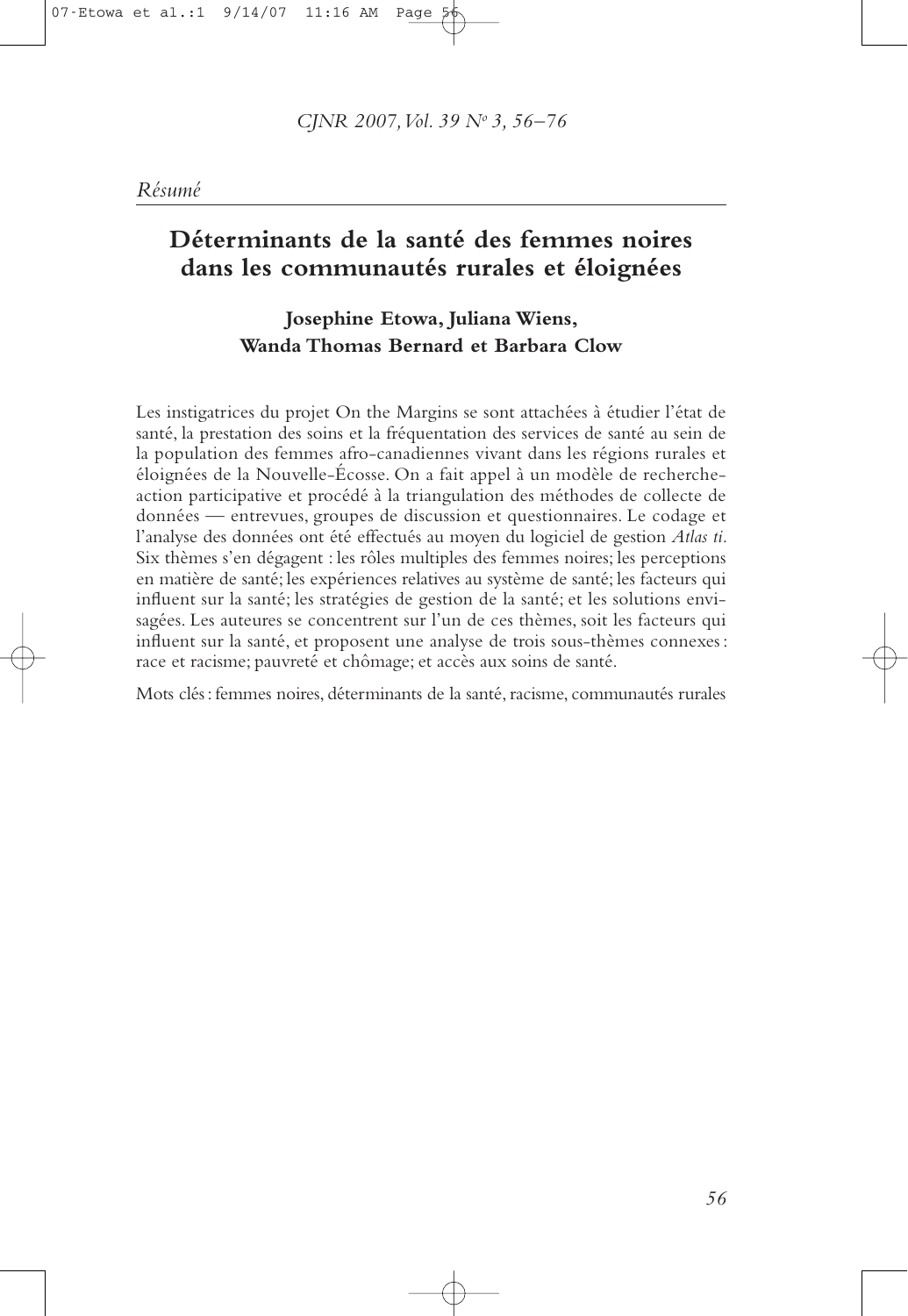CINR 2007, Vol. 39 Nº 3, 56-76

# Determinants of **Black Women's Health in Rural and Remote Communities**

# Josephine Etowa, Juliana Wiens, Wanda Thomas Bernard, and Barbara Clow

The On the Margins project investigated health status, health-care delivery, and use of health services among African-Canadian women residing in rural and remote regions of the province of Nova Scotia. A participatory action research approach provided a framework for the study. Triangulation of data-collection methods — interviews, focus groups, and questionnaires — formed the basis of data generation. A total of 237 in-depth one-on-one interviews were conducted and coded verbatim. Atlas-ti data-management software was used to facilitate coding and analysis. Six themes emerged from the data: Black women's multiple roles, perceptions of health, experiences with the health-care system, factors affecting health, strategies for managing health, and envisioning solutions. The authors focus on 1 of these themes, factors affecting Black women's health, and discuss 3 subthemes: race and racism, poverty and unemployment, and access to health care.

Keywords: Black women, health determinants, racism, rural communities

#### Background

Discrepancies in health are intimately associated with differences in social, economic, cultural, and political circumstances (Aday, 1993; Backlund, Sorlie, & Johnson, 1996; Bloom, 2001; Brown, 1995; Chen & Fou, 2002; Rogers, 1997). Economic inequities, in particular, have been implicated in poor health. Individuals of lower socio-economic status are at a much greater risk of illness and are much less likely to have timely access to health and social services than individuals of higher socio-economic status (Hay, 1994; Lynch, 1996; Lynch, Kaplan, & Shema, 1997; Pappas, Queen, Hadden, & Fisher, 1993; Poland, Coburn, Robertson, & Eakin, 1998). Yet while researchers have amply demonstrated the effects of such determinants on the health of people in Black communities, the vast majority of health research on Black women, men, and children originates in the United States, and only a small number of needs assessments and student theses focus on the health of African Canadians living in the province of Nova Scotia (Atwell & Atwell Human Resource Consultants, 2002; Enang, 1999; Enang, Edmonds, Amaratunga, & Atwell,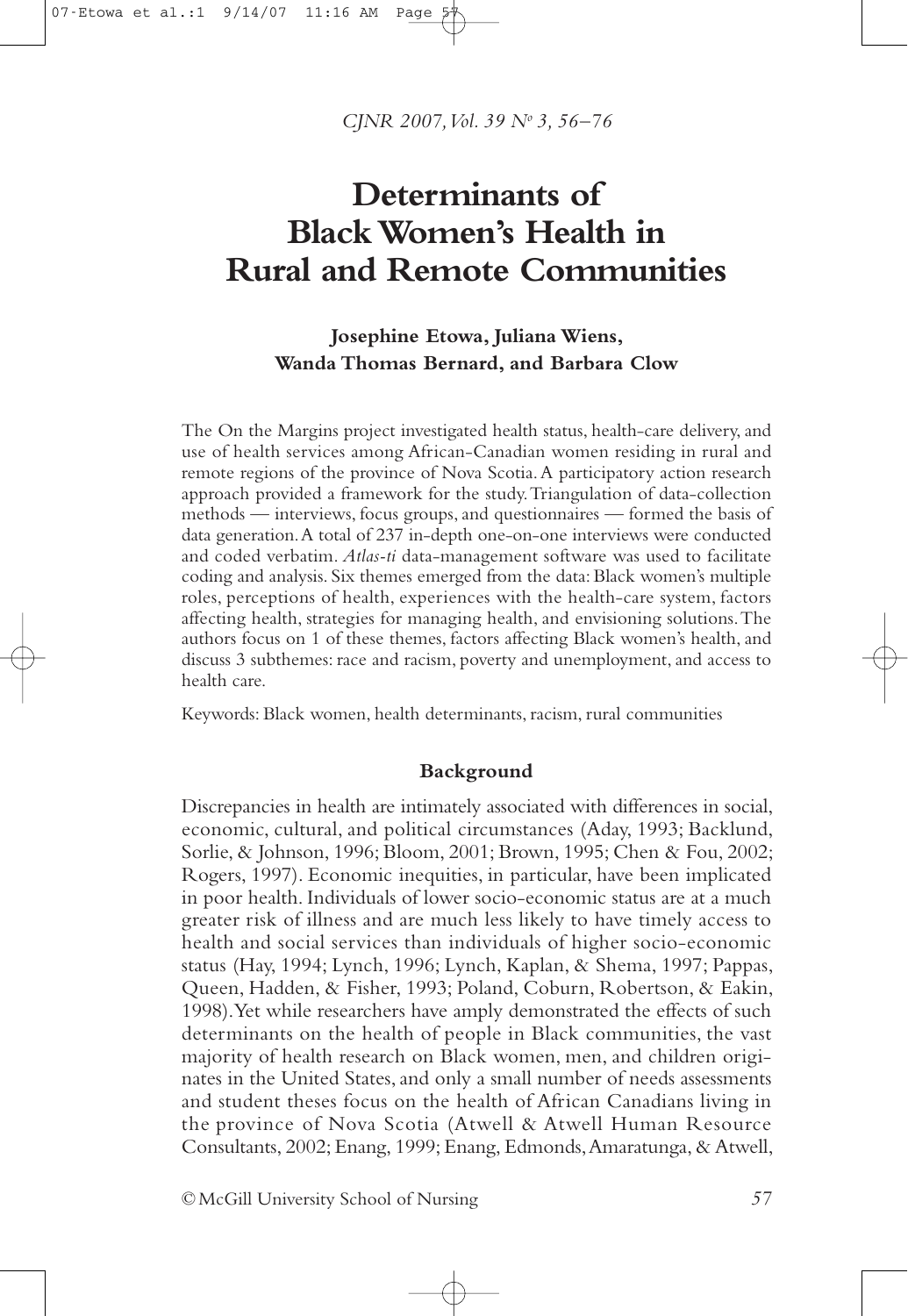2001; Lawrence, 2000; Sharif, Dar, & Amaratunga, 2000; Thomas Bernard,  $2001$ ).

Current evidence suggests that the barriers to appropriate care and the health deficits faced by Black women in Canada are similar to those faced by African-American women, yet more definitive evidence on the circumstances and experiences of African Canadians is required (Enang, 2002). In addition, American and Canadian research on people of African descent tends to focus on urban conditions and experiences (Calvert, 1997; Dana, 2002; Enang, 1999; Enang et al., 2001; Geronimus, 1992; Graham, Raines, Andrews, & Mensah, 2001; Schulz et al., 2000). The challenges of accessing appropriate health services may be greater or simply different in rural and remote communities, and solutions recommended for African Americans living in the inner city may have limited value for African Canadians living along the south and west shores of Nova Scotia (Atwell & Atwell Human Resource Consultants, 2002).

Another shortcoming of health research with respect to marginalized populations is the fact that many studies are conducted *on* rather than with communities (Acker, Barry, & Esseveld, 1991; Maguire, 1987; Mays & Pope, 2000; Nielsen, 1990). In the absence of genuine partnerships between communities and academic researchers, the questions posed by investigators, the instruments designed to answer those questions, and the conclusions reached may not be meaningful for the people being studied (Dickson & Green, 2001; Douglas, 1998; Richard & Jagielski, 1999; Sullivan, Kone, Senturia, & Chrisman, 2001). These factors not only serve to devalue the experiences and expertise of African Canadians but can lead to misunderstanding or misidentification of the problems facing Black people and to inappropriate solutions. Local Black researchers point out that health-care providers often do not understand the needs of Black women, while academic researchers tend to impose biomedical definitions of health and care, ignoring the ways in which Black women view and manage their own health and that of their families (Crawley, 1998; Edmonds, 2001; Fraser & Reddick, 1997). African Canadians constitute one of the largest visible minorities in the country and have lived throughout Nova Scotia for centuries. Yet they remain socially, economically, and politically disadvantaged and are underrepresented in health-care delivery, in health research, and in the design and implementation of health policy. As a result, there is a critical gap in research-based knowledge with respect to the health issues of Black Nova Scotians.

## **Objectives and Procedure**

The On the Margins project was designed to investigate health status, health-care delivery, and health-services utilization among African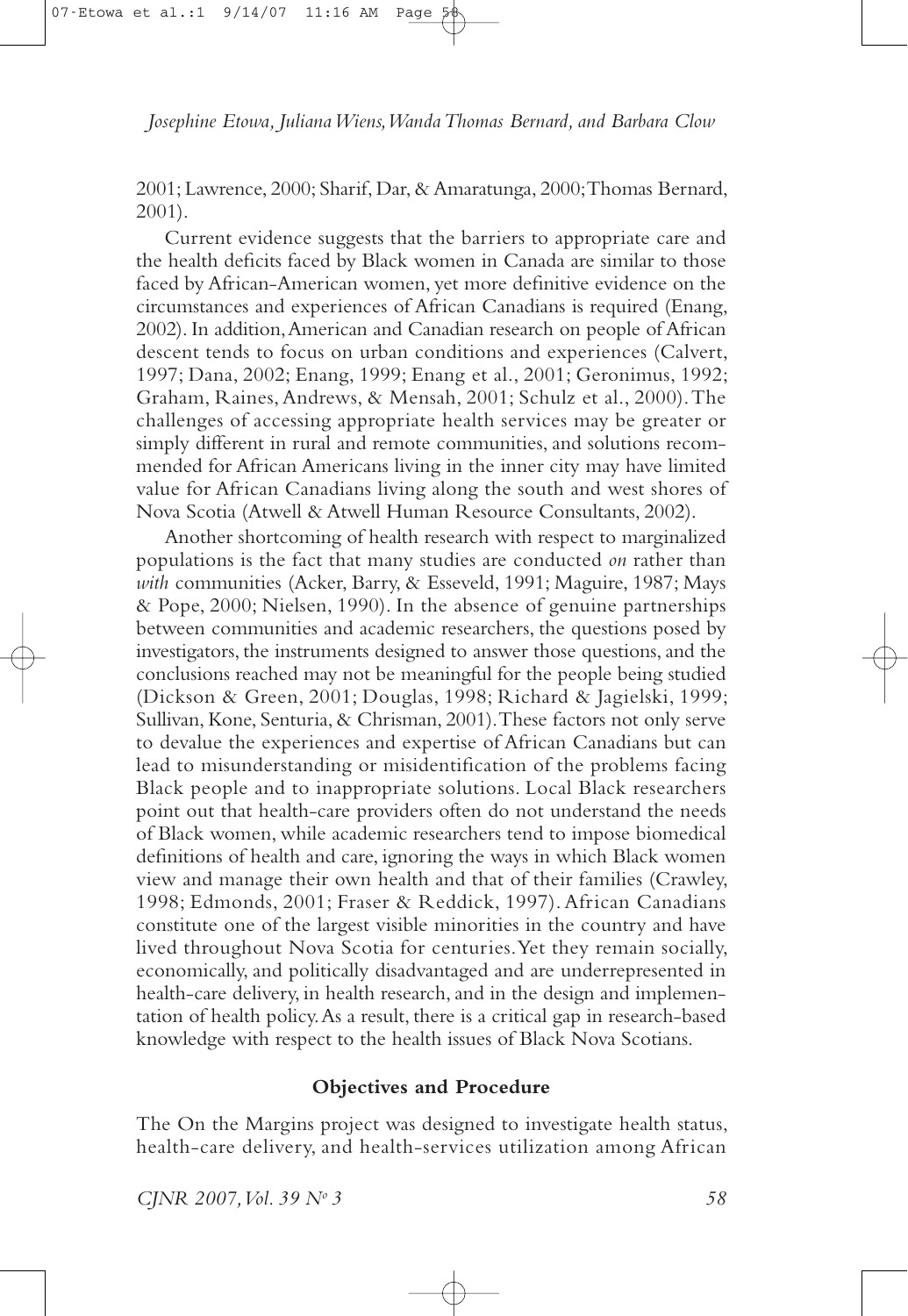Canadians residing in rural and remote regions of Nova Scotia from the perspectives of both community members and academic researchers. Its specific research objectives were to raise awareness of the issues that affect the health status of African Canadians living in southwest Nova Scotia, to establish collaborative research partnerships with Black communities, and to build the community capacity needed to eliminate barriers to health and appropriate health care.

The project combined qualitative and quantitative research methods, as well as a participatory action research (PAR) approach, to explore the intersecting inequities that compromise the health and health care of African women in Nova Scotia, their families, and their communities. Because each methodology has specific strengths, produces specific kinds of information, and creates specific relationships among investigators, use of a mixed methodology not only produced much needed insight into the health of African-Canadian women and their families but also allowed for triangulation of research methodologies and research perspectives, which enhanced the rigour of the research process and the significance and validity of the findings (Kirk & Miller, 1986; Mays & Pope, 2000).

The PAR approach combined community action and capacitybuilding. Three Community Facilitators were hired for the duration of the study. Each possessed a high degree of motivation and had close ties with the community, and each was trained in the PAR paradigm, Black people's health issues, focus group facilitation, and interview techniques, ready to gather information about the needs and experiences of Black women, families, and communities. The Community Facilitators were also trained in information technology skills and furnished with computer equipment and Internet access so that they could gather and disseminate health information to members of the Black community.

A prototype semi-structured interview was developed by the research team, but the Community Facilitators were instrumental in refining this guide and other research instruments. The prototype interview contained a qualitative portion as well as a quantitative questionnaire to be completed by the participant at the time of the interview. Ethical approval to conduct live research was obtained from the Social Sciences and Humanities Human Research Ethics Board at Dalhousie University prior to the start of the project, with continuation of approval granted following subsequent yearly reviews.

The Community Facilitators conducted 12 focus groups with women in various Black communities for the purpose of refining the research instruments. They then carried out 237 in-depth one-on-one interviews with Black women throughout the southwestern region of the province. Snowball sampling was used to recruit participants as the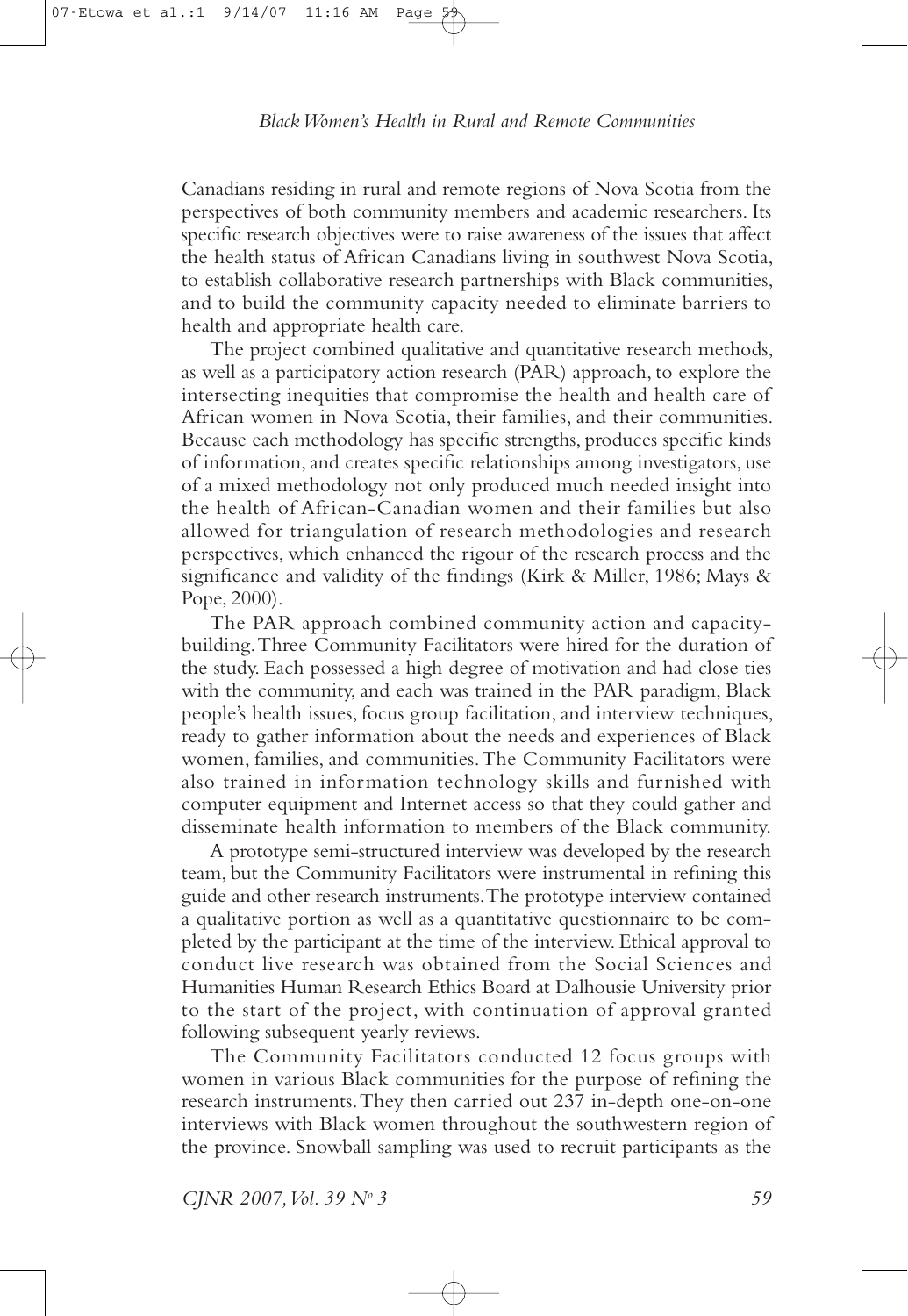Community Facilitators built on their contacts with members of their communities. Purposive sampling was used to ensure that a multiplicity of perspectives and experiences was captured in the interviews and group consultations, while snowball sampling served to identify exceptional or atypical perspectives (Kidd & Parshall, 2000; Mays & Pope, 2000; Patton, 1999). The interviews were audiotaped; they varied in length from 35 minutes to more than 2 hours.

Data analysis involved the development of codes and the use of thematic analysis to categorize codes into themes. Atlas-ti data-management software was used to facilitate this process. The entire research team met regularly to analyze the data. In keeping with the principles of the PAR approach, which involves the creation of genuine partnerships with community members in order to generate research with rather than about communities, the team ensured that the Community Facilitators were actively engaged in every aspect of the research process, including data coding and analysis.

Rigour in the research process was ensured in a number of ways. Firstly, multiple sources of data (triangulation) were used, including interviews and focus groups, to obtain a comprehensive account of the women's experiences. Secondly, the participation of the Community Facilitators in the data-analysis meetings served as a means for them to review the researchers' interpretations of the stories, confirmed their analyses, and extended the data analysis. In addition, eight focus groups were held with community members who participated in the individual interviews in order to validate our interpretation of their experiences and to extend the data analysis. Guba and Lincoln (1989) describe such member "checks" as the best technique for establishing credibility. Thirdly, we admitted that, as researchers, we represented the instrument of data generation and that our research skills and experience could affect the credibility of the study (Patton, 2002). In response, we addressed credibility from this perspective through "peer debriefing." Peer debriefing was evident during the data-analysis meetings at which various researchers analyzed codes and themes and provided feedback to the research associate who led the data analysis. This process ensured consistency in the collective interpretation of the data. In addition, credibility and reliability of the study were ensured through an audit trail, which documented the details of the research process and the techniques and processes of data generation and analysis.

#### Findings

The participants identified numerous issues affecting the health of their families and communities. The researchers identified several themes in

CJNR 2007, Vol. 39 Nº 3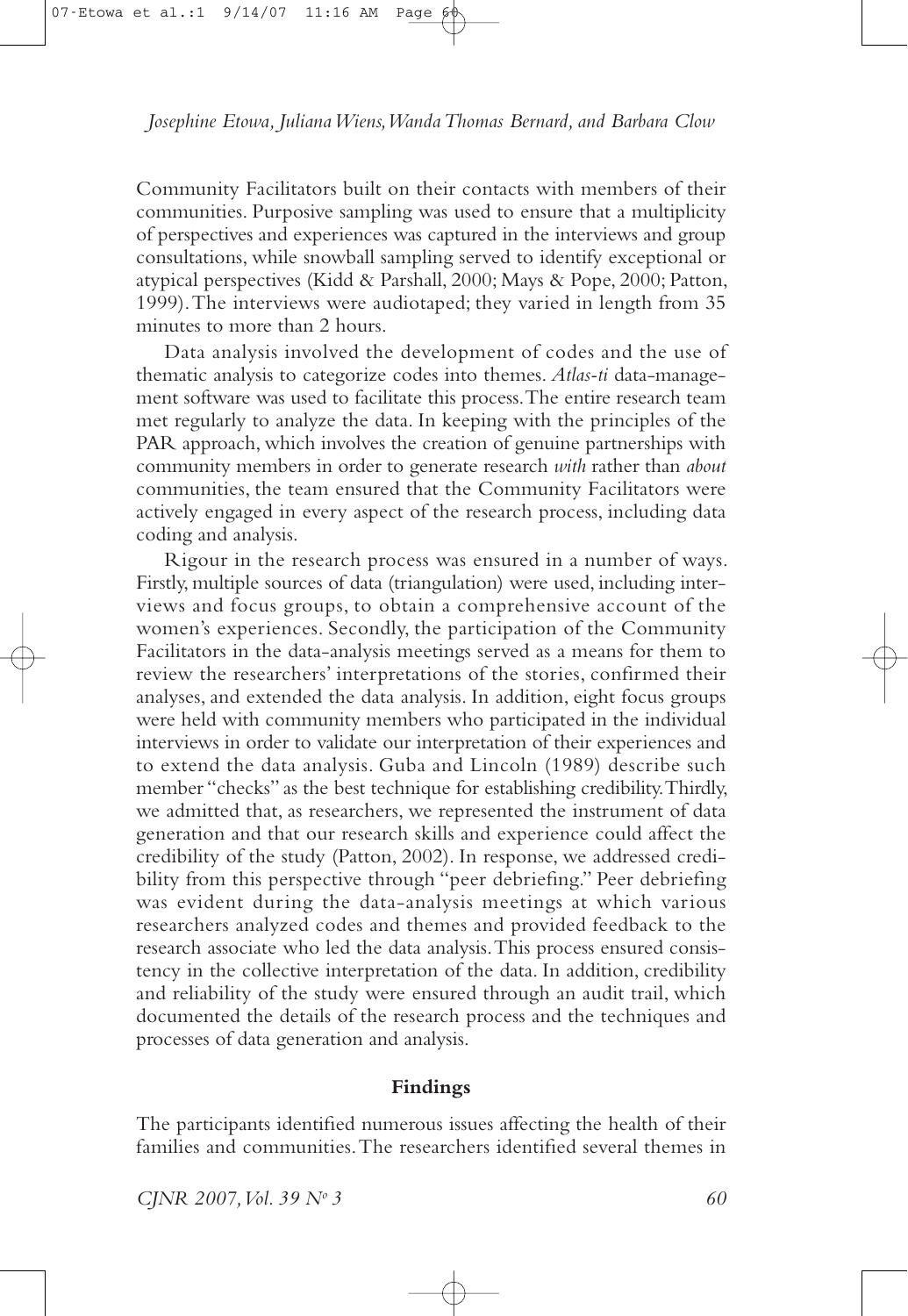the data, including the multiple roles of Black women, perceptions of health, experiences with the health-care system, factors affecting Black women's health, strategies for managing health, and envisioning solutions. One of these themes — factors affecting Black women's health — is the main focus of this article. In exploring this theme, we are able to fulfil one of the main objectives of the study, namely to become more aware of issues that affect the health status of Black Nova Scotian women and their families. Key factors in or determinants of Black women's health that emerged during data analysis were racism, poverty, unemployment, access to health services, and caregiving roles. It is important to note that these factors are not mutually exclusive. Determinants such as access to employment and access to health services affect many rural populations, yet for these women racism was a key factor, intertwined with all of the other issues. For the purpose of this discussion, racism serves as the lens through which we examine all other determinants. None of these determinants exist separately in the lived experience, and we separate them only for the purpose of ensuring clarity for the reader. These key determinants of Black women's health are presented below under the headings of Race and Racism, Poverty and Unemployment, and Access to Health  $Care$ 

## **Race and Racism**

In order to proceed with the main focus of this article, it is imperative that we attempt to clarify the concepts of race and racism and their link with health, given that race is the main factor distinguishing Black women from their white counterparts and racism is the factor that makes race salient. Race was originally viewed as a biological construct defined by one's physical characteristics such as skin colour, hair texture, and facial features (Thompson & Neville, 1999). In the recent past, natural scientists acknowledged the limitations of such a notion, while social scientists have moved towards defining race as a social construct (Thompson & Neville). Although the concept of race applies to phenotypical distinctiveness of human beings and one cannot deny the variations in physical characteristics of people around the world, the use of these human biological characteristics for racial significance is a social and historical process. Williams (1999) states:

There is no more genetic variation within our existing racial groups than between them. Moreover, genetics is not static but changes over time as human populations interact with their natural and social environment... Our racial groups importantly capture differences in power, status, and resources.  $(p. 175)$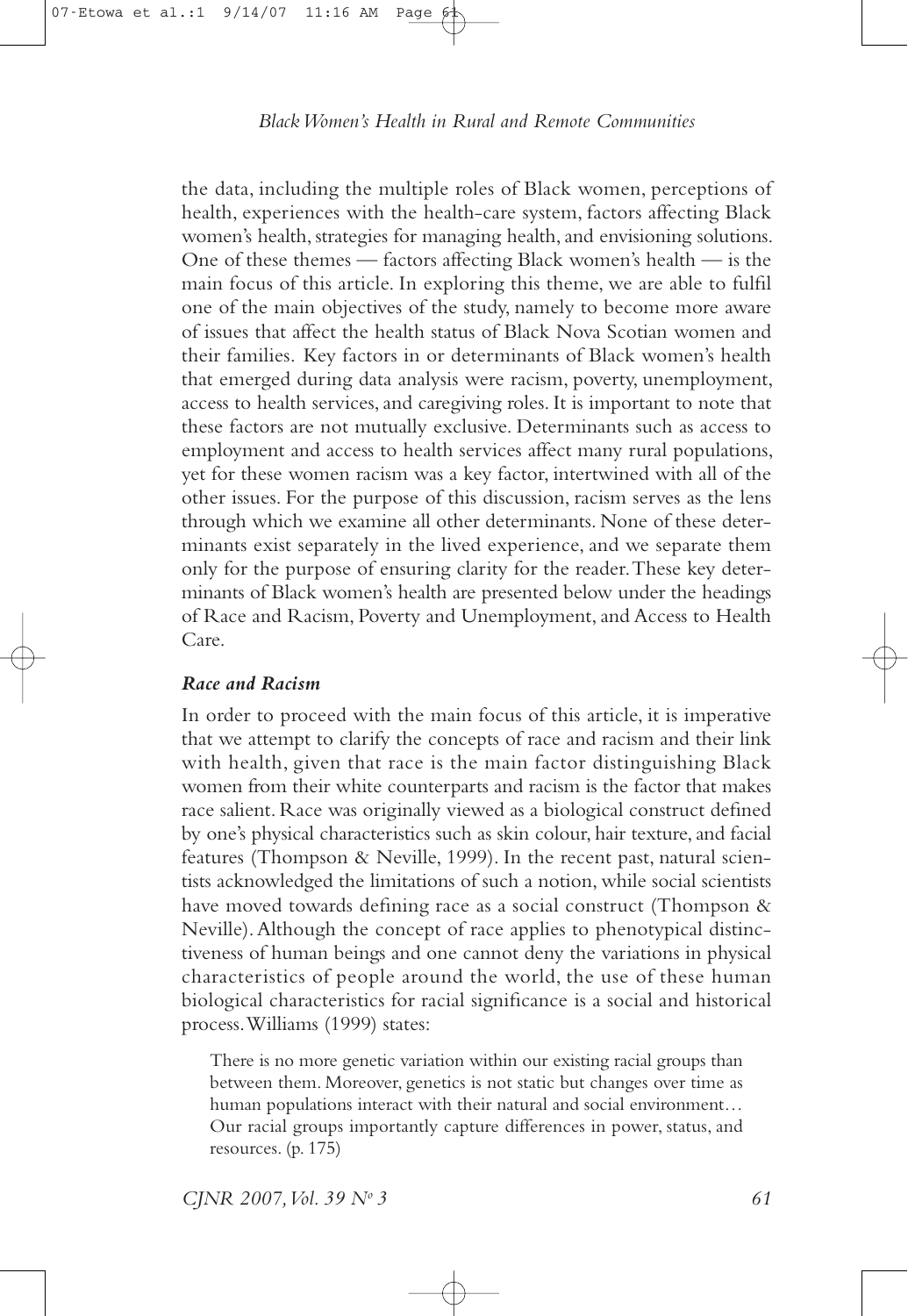Winant (2000) defines race as "a concept that signifies and symbolizes sociopolitical conflicts and interests in reference to different types of human bodies" (p. 172). Historically, racial categorization has its roots in racism, and the construct of racism may enhance our understanding of racial differences in health. Williams defines racism as "an ideology of inferiority that is used to justify unequal treatment (discrimination) of members of groups defined as inferior, by both individuals and societal institutions" (p. 176). He asserts that this ideology of inferiority can lead to negative attitudes towards and beliefs about racial minorities (prejudice), but he argues that racism lies primarily within organized institutional structures and not in individual attitudes or behaviours.

How does racism affect health? Racism and other forms of social inequality can affect health in many ways, by impacting on economic, environmental, psychosocial, and iatrogenic conditions (Krieger, 2003). For example, racism can limit the socio-economic progress of minority groups. Racial inequalities are created and reinforced via limited access by minority groups to educational and employment opportunities through processes such as segregation (Collins & Williams, 1999). Racial difference in socio-economic status is well documented in the literature, and health researchers examining the association between race and health routinely adjust for this variable (Williams, 1999). Thus, socio-economic status is considered not only a cofounder of racial differences in health but "part of the causal pathways by which race affects health" (Williams, 1999, p. 177).

Participants in this study spoke about their experiences of racism as well as the extent to which they perceived racism as a health issue affecting their families and communities. Most of the women indicated that racism was a significant problem for Black communities and went on to describe their experiences of everyday racism - the racist comments and attitudes they had endured throughout their lives, as children in school, as adults in the workplace, within their families, and in their dealings with health and social services and community organizations. It was clear to the researchers that the participants found it painful to share their stories.

Many of the women made it clear that racism caused significant stress, which in turn contributed to other issues and conditions such as low self-esteem:

Anybody will tell you that they battle with their self-esteem every day. But I think, particularly as a Black woman, when you get ready for the day and you step outside the door, you never know what you're going to face. And as you walk the streets with your head high, people have certain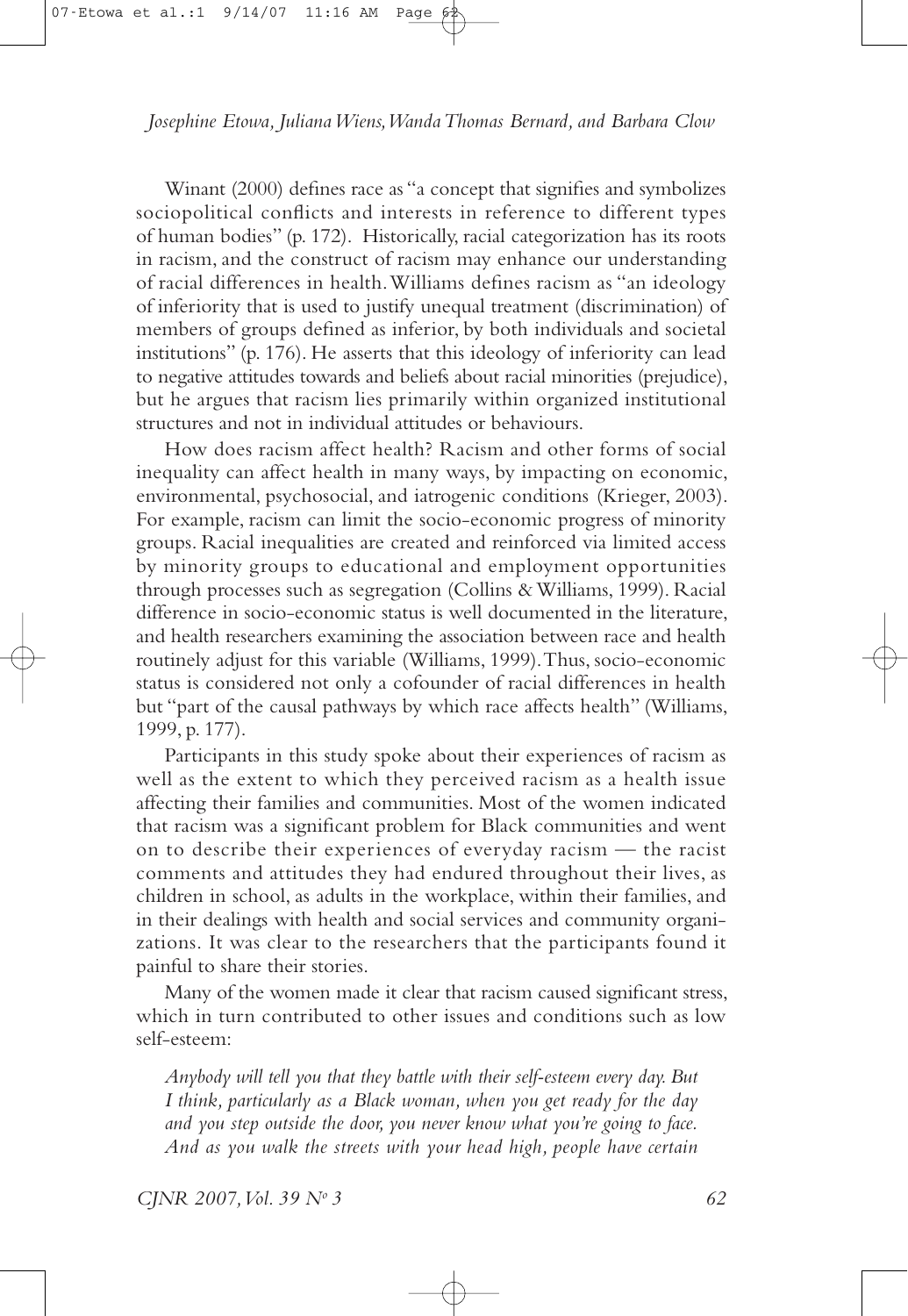preconceived ideas about who you are. And some of them are good and some of them aren't. And I guess I struggle with that every day.

The women also made a connection between racism and physical and emotional health:

Women and children, they're the ones [who are] shafted, I find. Women are up against a lot of obstacles...and all these obstacles that they are up against have to do with their mental and physical aspects. And as far as Black people go, I find that it is very stressful if you want to become or do something in this lifetime....this stress, it can cause heart problems, it can cause high blood pressure, it can cause a lot of things. And migraine headaches.

Participants explored the connection between racism and health in the context of their experiences with health-care providers. Some women felt that they were treated differently by health professionals because they were Black: in outpatient clinics they had to wait longer than white women, who sometimes were seen right away; their doctors did not believe them, stereotyped them, did not present information in an understandable way, did not spend an adequate amount of time with them, and would not touch them:

When a woman walks into an office and she is complaining about pain, a doctor tends not to take her seriously, or to assume that she is hysterical or there is something mentally wrong, rather than saying this is a physical problem. That is, women in general and Black women especially.

A number of women shared specific personal experiences of discrimination and mistreatment. In a particularly poignant moment, one woman recalled giving birth to her first child at the age of 19:

I was having [child's name] at the hospital... My regular doctor couldn't come so they sent another doctor. I wasn't really worried because the nurse had everything down pat. Anyway, the cord was tied around [the baby's] neck....So in pops the doctor, who I never seen before. I just had the baby and he decides he's going to dig inside of me. Now, that is as blunt as I can put it. The nurse looked at me and she said, "If that was me I wouldn't let him do that." He was looking for what they call, I guess, a bleeder or something. I didn't know, but I got from the nurse that that wasn't the procedure. And then he asked me what I named the baby. I said, "I haven't figured it out yet. It may be [name]." He said, "Well, as long as you don't blame it on me." And I tried to figure it out. I think he figured that I was a single mom and didn't know whose child this was.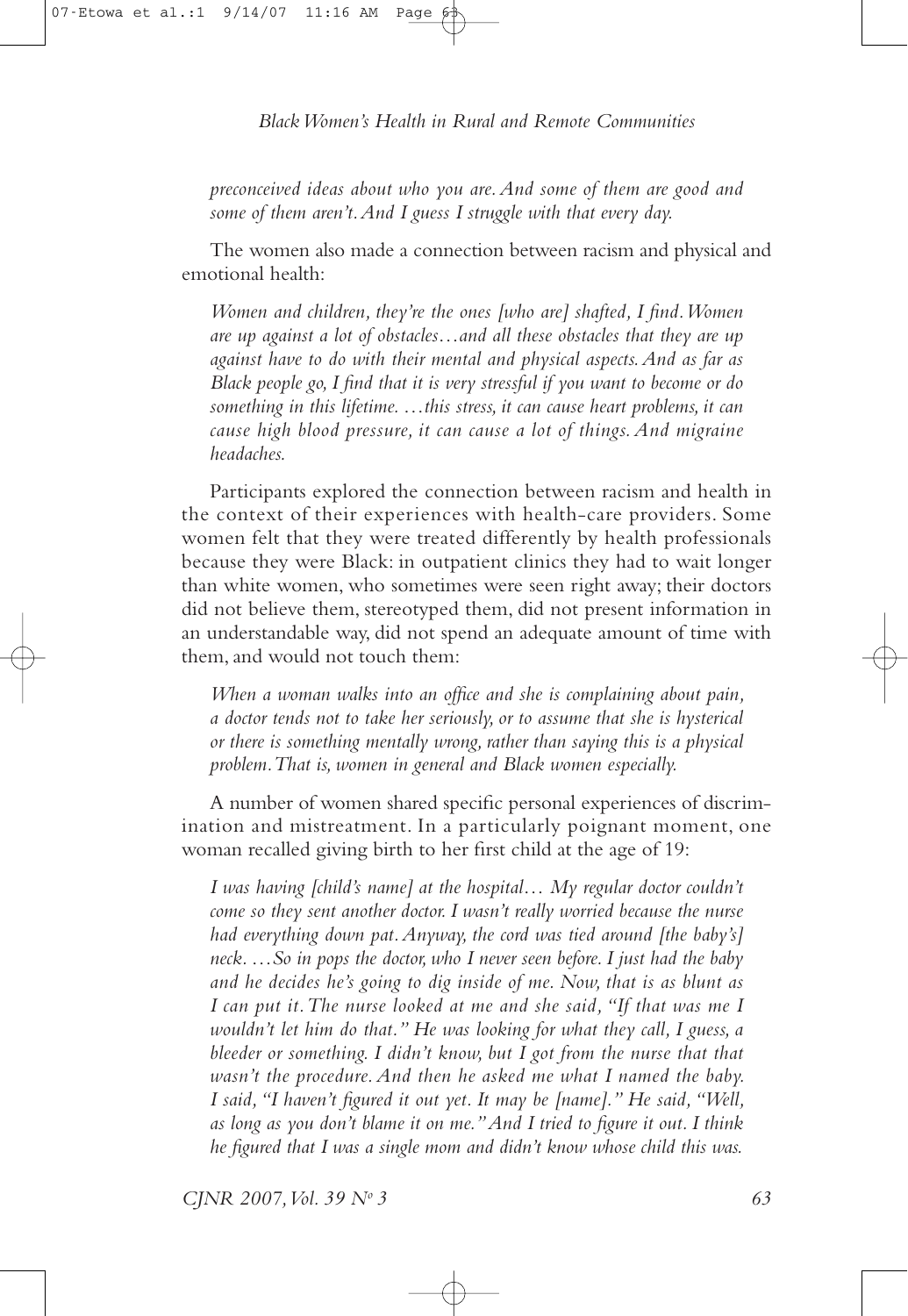When the women believed that they had not received or would not receive proper medical care because of their race, they became reluctant to seek advice from health professionals, arguing that there was little point in doing so:

Why go to the hospital if I'm just going to be discriminated against? There's really no sense. ... If you're stressed out because you have something, why go to the hospital and be more stressed because people are going to be judging you? You might as well just stay home.

## Poverty and Unemployment

Race as described in the above section is an antecedent and a determinant of socio-economic status, and racial differences in socio-economic status are to some degree a reflection of discriminatory policies and practices premised on the inferiority of certain racial groups (Williams, 1999). In support of this notion, Krieger (2003) asserts that "health is harmed not only by heinous crimes against humanity, such as slavery, lynching and genocide, but also by the grinding economic and social realities of what Essed (1991) has aptly termed, 'everyday racism'" (p. 195). Furthermore, Krieger (1987) argues that the poorer health of the Black population is the result of white privilege established through many forms of racial discrimination, rather than innate inferiority. These many forms of racial discrimination include unemployment and underemployment.

In the present study, 62% of the sample ( $n = 237$ ) indicated that their average annual personal income was under \$15,000 and 28% indicated that their average annual household income was under \$15,000. In addition, 75% of the sample reported having financial problems. We began our data collection with some suspicion that poverty was a major concern within Black communities, but the incorporation of qualitative methodology allowed us to examine firsthand accounts of how lack of access to economic resources affects the health and the lives of African-Canadian women living in rural areas.

When asked whether there were aspects of their lives that made it more difficult for them to be healthy, many women spoke about poverty. While some women were reluctant to discuss their actual income, others spoke at length about how their financial concerns affected their overall well-being:

My biggest concern is not being able to... afford to eat healthy....last payday, when I paid my rent and paid \$50 on my phone bill, \$50 on my light bill, I had \$20 left. So I don't eat healthy. So I'll get french fries or hotdogs or something. And if I do treat myself...once in a while just to get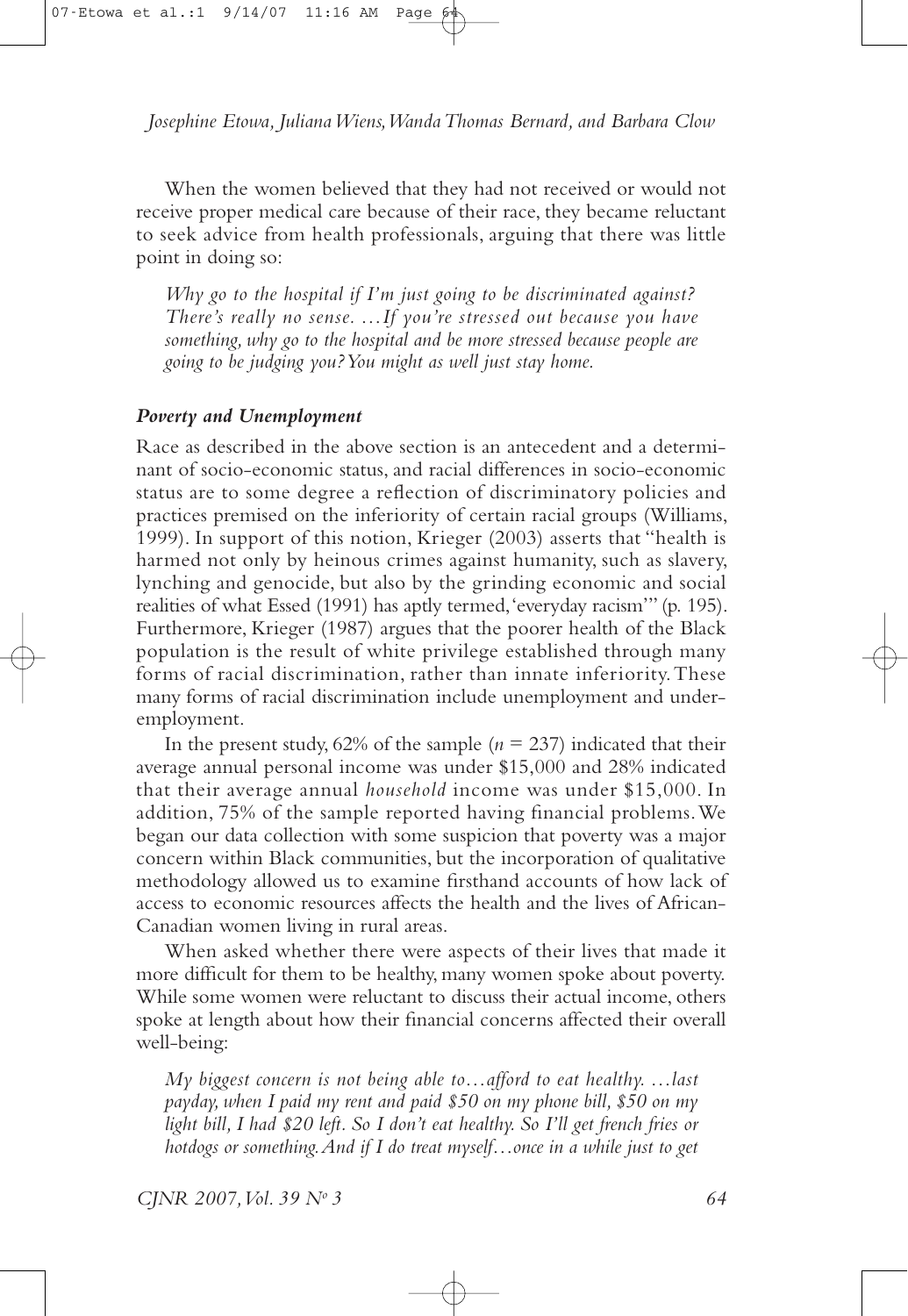out to stop looking at the four walls, I can't really do it. I pay for it for weeks and weeks. I can't even have a social life.

Poverty had a striking impact on the health of these Black women. Worrying constantly about how to pay their bills and provide for themselves and their families caused significant amounts of stress, which, aside from being a concern in itself, can lead to numerous health problems, including heart attack and chronic headache (Frey, 1999). As indicated in the examples below, poverty also affects the health of Black women in very specific ways. In discussing their financial concerns, many women explained that it was difficult or even impossible for them to afford healthy foods such as fruits and vegetables, especially in the wintertime when these foods are more expensive:

To eat healthy, to do things that are good for your body, to keep you healthy, it takes money. And if I followed the Canada Food Guide and ate the way that I'm supposed to eat, I'd better go get a couple more jobs, because this one ain't cutting it. I just look at fruit on  $TV$ , because that's just ridiculous. And this winter it's going to be worse. I can't afford to buy those extras. If I've got meat and potato on my plate, I can't be looking at dessert and appetizers and all the rest that go along with it, and this and that. No, I can't.

Although many of the participants were knowledgeable about healthy behaviours, they simply did not have the means to incorporate such behaviours into their daily lives.

Poverty also acts as a determinant of health by restricting access to health services and treatment. More than half of the 237 participants, 57%, reported that they did not have enough money for medication. Several of the women related instances of failing to seek medical attention for a health concern only because they could not afford to travel to the nearest health centre. One woman with vision problems said that she wore \$1 eyeglasses purchased from the drugstore because she could not pay for prescription glasses. Many women indicated that they could not afford dental care:

Interviewer: Do you go to the dentist? Participant: You can't afford that, woman! [giggle] I can't afford no dentist! Interviewer: So you don't go? Participant: No, unless it's absolutely necessary.

Interviewer: If you had the money to go, you would go? Participant: Well, you know you'd go. You could be like everybody else and have your teeth cleaned.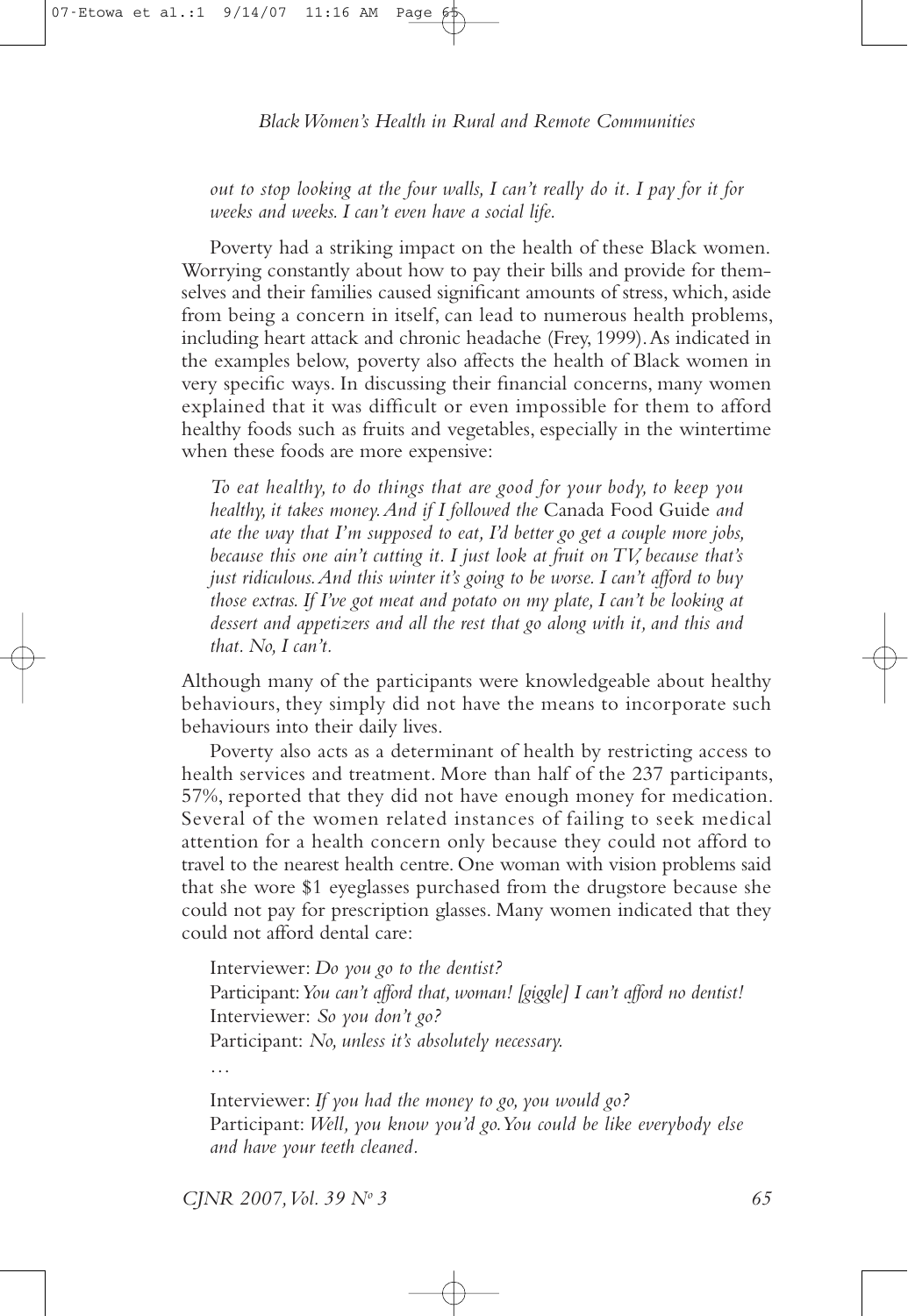Very few of the women had access to medical insurance, and many of those who did have coverage were not reimbursed for all of their medical expenses.

While for some women poor housing was a sensitive aspect of poverty, others openly identified poor housing as a major concern in rural Black communities. Some participants spoke of being unable to afford the repairs necessary to keep their homes up to standard. Others faced limited housing choices because of financial constraints:

Housing is an issue. Many people are living in...rundown apartments, homes that have been amalgamated into 20 apartments. They should be condemned...and they're still rented and the Black people take it because they can afford it. You know, the doors are thin...holes in the walls are terrible, the floor hasn't been changed. It's [a] health concern. It's unsanitary. But it's cheap  $-$  they can afford it.

Unemployment is another indicator of health status. Due to the remote location of some of the communities concerned, and the lack of access to resources, very little employment is available. While some community members have regular full-time or part-time jobs, many others are employed only seasonally in fish plants or on lobster boats. Unemployment rates are high, and the stress of trying to find work weighed heavily on some of the women:

I know that I'm never going to get ahead and I'm never going to find a job in this town no matter how hard I try. Because what's the point to go work at *Ja fast-food restaurant*], you know what I mean? I'll only be making what I'm making right now, and that's nothing. And then on top of that, I'm going to have to pay for my own babysitter because welfare doesn't want to help me pay for a sitter.

In talking with some of these women about their lack of employment, the intersection of race and poverty became apparent. Some women shared their experiences of being unable to find work because of their skin colour:

I went to try at some of the motels there, because I had cooking experience and they advertised for a cook, but I was told not to bother going because they wouldn't hire me because I was Black. When I went in to see the lady, just the look on her face told me I wasn't going to be hired.

For other women, the threat of racism made it very difficult to seek employment: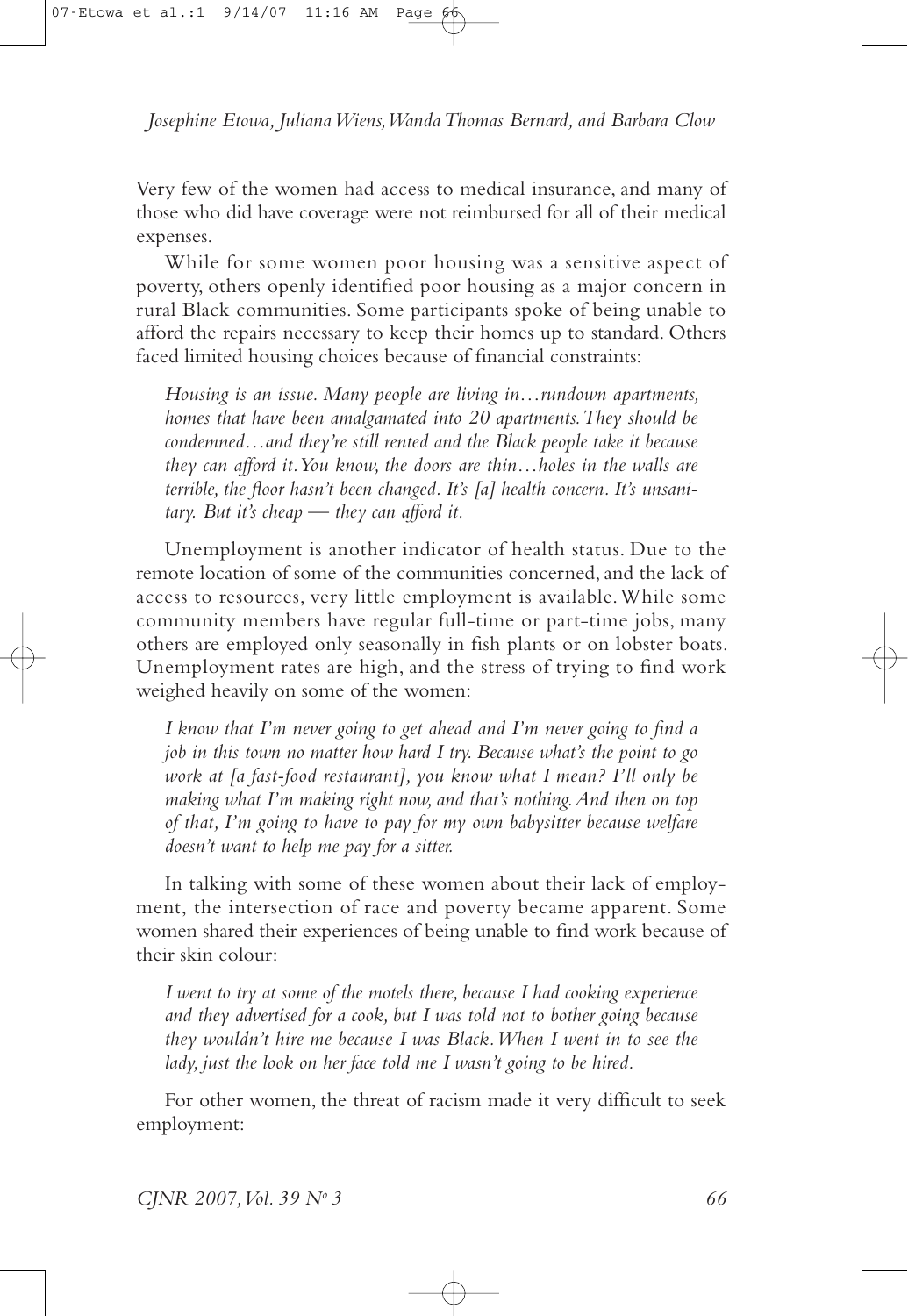Sometimes not having a job, that stresses me out, because I feel like I'm able to work and I'm smart and I should be  $-$  I don't want to be on welfare, but it's not easy to get a job around here. Being a Black person and, like, I'm not saying every place is racist, but in this town and if you're Black and, like, if there's a Black person and a white person they'll give the job to the white person and it doesn't matter how many qualities or skills that you could offer, it doesn't matter.

Women drew upon different explanations to account for their difficulty in finding employment, citing access and racism as significant issues.

## **Access to Health Care**

Issues relating to access to appropriate health services are prominent in the On the Margins data. Black women living in rural and remote areas face a number of barriers to health-care access, all of which affect their health status. Some of these barriers concern the accessibility of the services themselves, and are common to most rural communities. For example, a number of participants spoke about physician shortages and long line-ups in outpatient clinics. Many women reported that they did not have a family doctor they could see on a regular basis. In one community a general practitioner who had served the area for years had passed away approximately 1 year prior to data collection. As a result, many families were left without a doctor and still had not found a new family physician at the time of the interviews. When health issues did arise, the women were forced to go to the outpatient clinic of a rural hospital and wait for hours to be seen. These barriers prevented many rural Black women from having routine checkups. Some women even resigned themselves to going without medical care when they required it:

My doctor died, so I don't have any doctor. The only doctors that are around here are the ones that aren't taking any on, for they're] out in the country. I don't have any transportation so I'm not getting there. So we don't go to outpatients, of course, because there's, like, a 6-hour wait, sitting in there. I'm sick right now and I can't go see a doctor or anything...my ears have been plugged for 2 weeks and  $\overline{I}$  can't get to see a doctor.

As this example demonstrates, lack of transportation was also a barrier to health-care access. Many of the communities do not have public transportation, and women who did not own a vehicle and could not afford taxis had great difficulty getting to and from appointments. Participants also spoke about the inadequacy of rural hospitals. These hospitals offer only limited services, forcing community members to travel several hours to the city for specialized testing and even for childbirth.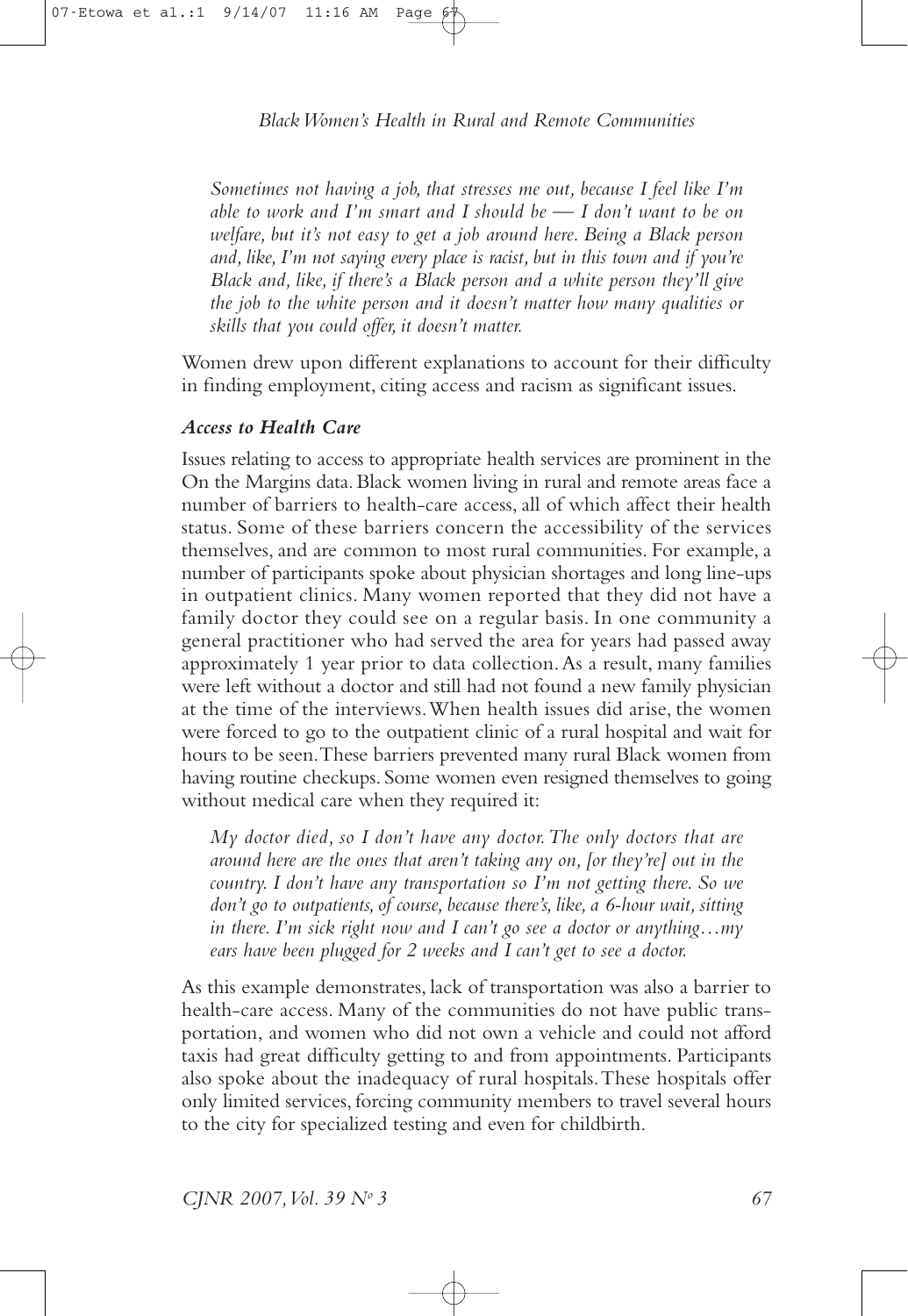Lack of information is another barrier to health-care access. When the Community Facilitators spoke with women about services available in their areas, many women were not aware of these resources. For women without access to the Internet, information on available services and on specific health conditions is difficult to access. In addition, there is a general dearth of information on health issues that affect Black people specifically:

I don't think the white doctors know enough about the Black women's anatomy to be in judgement of us, of what our bodies are about.  $\ldots I$  ve always felt that way. I've always felt that the doctors out there  $\rightharpoonup$  and they've all been white in my books  $\frac{1}{x}$  and I've never seen any of them give me the knowledge of a Black woman's anatomy, or how a Black woman's body functions. We have diseases in our system, in our Black history, that white people don't have. So that obviously gives us a different chemistry level right there.  $\ldots$ that's one thing I don't think anybody has enough information on.

Some women believed that they would not receive culturally relevant information even if they did have access to health services.

A related barrier for Black women living in rural and remote communities is the lack of culturally sensitive and appropriate services. While the racist attitudes of health-care providers present an obvious barrier, the lack of diversity among health-care personnel also makes it difficult for some women to access suitable health-care providers:

I would love to see Black doctors. I would love to see Black nurses. ...when I was in the hospital in [city] and I was going through my cancer treatment, there was one Black nurse and there were three white nurses, and they were all on [the doctor's] team. And the only one that I could really relate to, or actually have anything in common with, was the Black nurse.

Some women reported a fear or mistrust of health professionals in general. Others spoke of feeling much more comfortable around Black professionals. They believed that Black doctors would be able to identify issues specific to Black people that white doctors might not know about, would be better able to understand how Black women feel, would know how to approach issues with Black people, and would be able to identify issues in the Black community.

## **Discussion**

The findings reveal that numerous factors affect the health status of Black women living in rural and remote Nova Scotian communities. These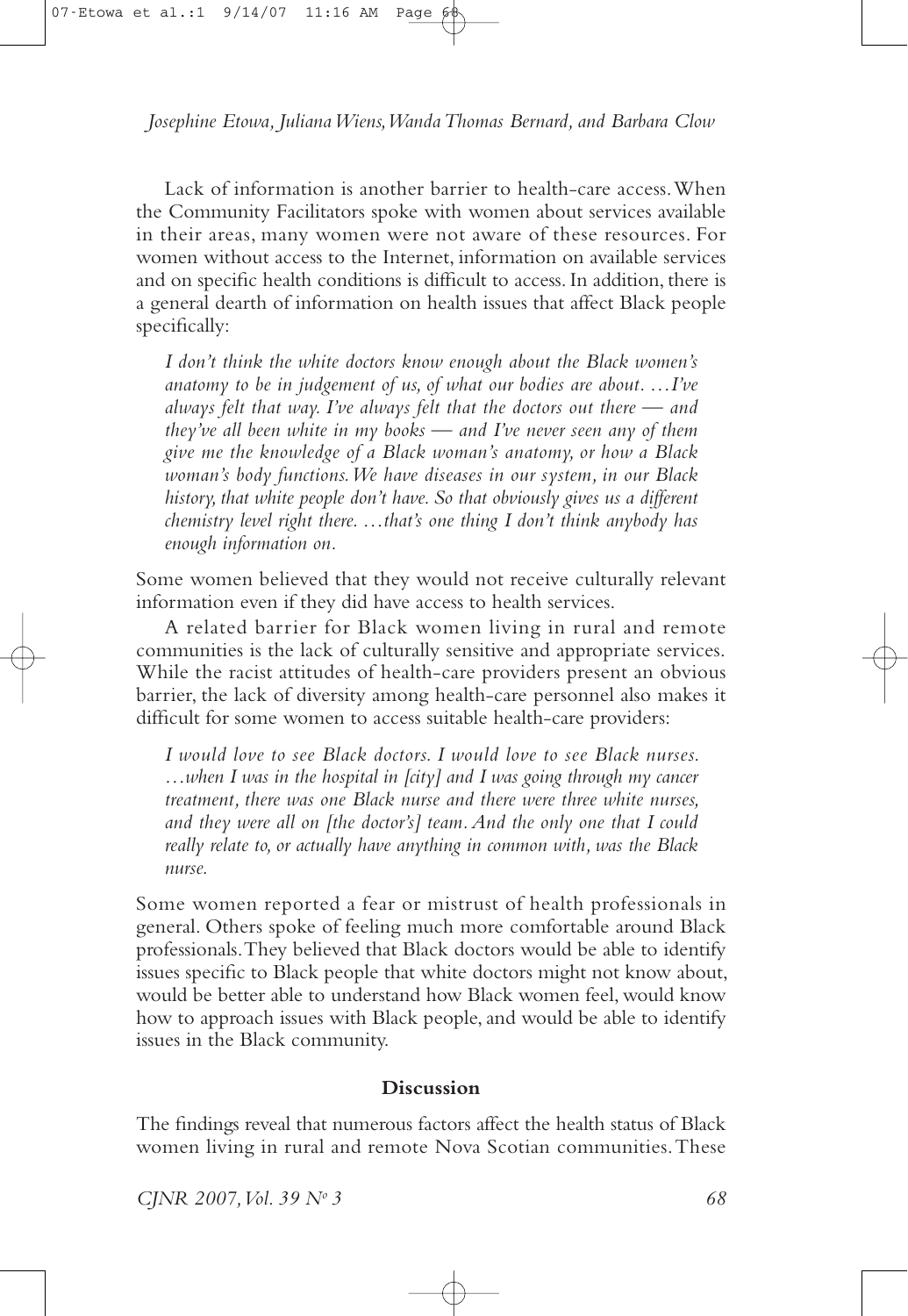factors include racism, unemployment and poverty, and lack of access to health care. The many faces of racism have a significant impact on women's health. They include the lack of information specific to the health needs of Black people, the lack of culturally sensitive health-care providers in rural and remote communities in the region, and the lack of culturally relevant outreach programs. Inappropriate and insensitive care may also arise from subtler assumptions embedded in the health-care system, particularly the tendency to embrace the white, middle-class, male experience as normative.

Racism causes additional stress in the lives of Black women, and years of accumulated stress due to racism heightens women's feelings of fatigue. When their dedication goes unrewarded with job promotion and recognition, it takes a toll on their health, as Black women must continually struggle for validation, recognition, and commendation. Working in an environment rife with overt and covert racism, and without support, Black women have little in terms of motivation. Several researchers have argued that the subjective experience of racial discrimination can have adverse effects on the health of Black people (Evans et al., 2005; Karlsen & Nazroo, 2002; Williams, 1999). Williams points to several American studies that have linked internalized racism to depression, distress, and chronic physical conditions. Socio-economic status is a powerful indicator of health, affecting overall wellness, access to health services, access to information, and even life expectancy (Hay, 1994; Lynch, 1996; Lynch et al., 1997; Pappas et al., 1993; Poland et al., 1998; Williams). Ethnocultural identity, along with socio-economic status, profoundly influences the quality of care available to Canadians (Courtney, 2000). Cultural stereotypes sometimes translate into overt discrimination. For instance, sex-trade workers, typically women, often find it difficult to access services or receive appropriate care when providers assume that immoral behaviour is at the root of their ill health (Jackson, 2002). Black people are similarly subjected to insensitive or inappropriate care, especially when their illnesses are interpreted as the consequence of a predisposition to violence or sexual promiscuity (Blake & Darling, 2000; Bolaria & Bolaria, 1994; Murrell, Smith, Gill, & Oxley, 1996; Robb, 1998; Thomas Bernard, 2001; Utsey, Ponterotto, Reynolds, & Cancelli, 2002; Van Ryn & Burke, 2000; Williams & Williams-Morris, 2000).

The impact of race, racism, and poverty has attracted increasing attention. As with class and gender, race and poverty have been strongly correlated with poor health (Barbee & Bauer, 1988; Blake & Darling, 2000; Bolaria & Bolaria, 1994; Brancati, Kao, Folsom, Watson, & Szklo, 2000; Dana, 2002; Doswell, 2000; Fisher, Cooper, Weber, & Liao, 1996; Graham et al., 2001; LeClere, Rogers, & Peters, 1997; Schulz et al., 2000; Utsey et al., 2000). For example, African Americans experience hyper-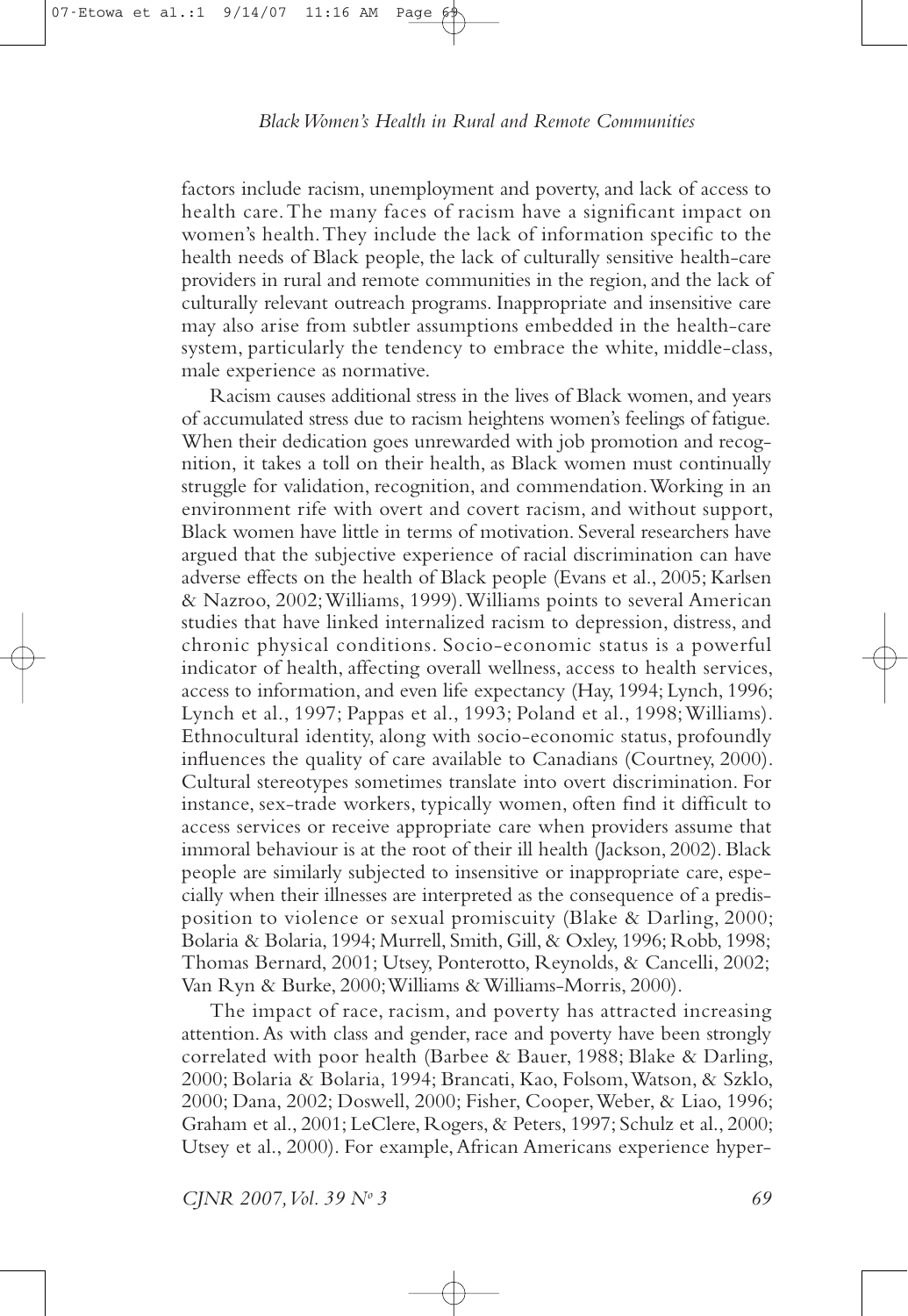tension at younger ages than white Americans, and are much more prone to dangerous complications such as end-stage renal disease (American Heart Association, 2001). Black people living in the United States are also twice as likely as white Americans to develop adult-onset diabetes and to face serious sequelae of the disease, including amputation and blindness (Brancati et al., 2000; National Institutes of Health [NIH], 1992). Although fewer Black than white women are diagnosed with breast cancer, Black women are more likely to be diagnosed at an advanced stage and to die from the disease (Miller et al., 1996). In the case of HIV, African-American women are approximately three times more likely to become infected than African-American men, and eight times more likely than white Americans (NIH).

Unemployment and poverty cause stress, not only because of personal economic deprivation but also because of their impact on one's identity (Beiser, Johnson, & Turner, 1993). Unemployment increases the risk of depression because work has the function of providing not only an income but also a purpose to life, defining status and identity and enabling individuals to develop and maintain meaningful social relationships (Aycan & Berry, 1996; Pernice & Brooks, 1996; Pernice, Trlin, Henderson, & North, 2000). A number of studies have explored the link between unemployment and mental health and have found unemployment to be a predictor of mental disorders (Abbott, Wong, Williams, Au, & Young, 1999, 2000; Pernice & Brooks). There is also evidence of an inverse relationship between social class and premature death; people in lower socio-economic classes die earlier than people in higher socioeconomic classes (Adler, Boyce, Chesney, Folkman, & Syme, 1993; Guralnik, Land, Blazer, Fillenbaum, & Branch, 1993; Isaacs & Schroeder,  $2004$ ).

Black women in the region of Nova Scotia chosen for the study face many of the same health and access challenges that confront anyone living in a rural or remote location, including lack of hospital services, lack of transportation, and a shortage of doctors and services. However, the ability of Black women to achieve and maintain health - their own and that of their loved ones - is further compromised by discrimination and a lack of culturally competent care. In addition, the combination of racism and poverty limits women's choices in housing, employment, and education - factors that in turn affect their health status. Most vulnerable of all are people who experience overlapping disadvantages, including poverty and ethnocultural discrimination. Women from visible minorities routinely experience this double jeopardy and its pernicious effect on their health (Thomas Bernard, 2001).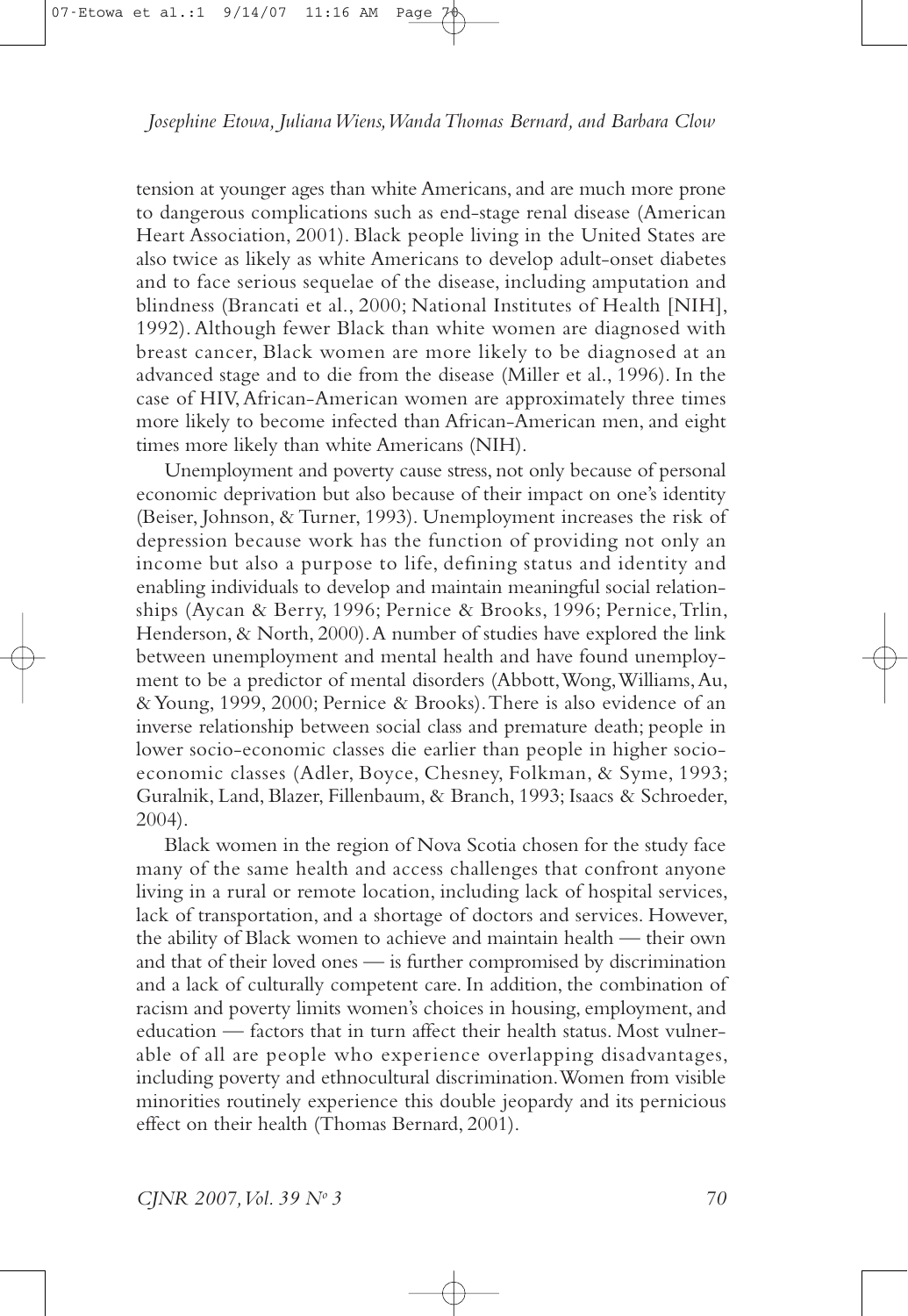#### Conclusion

Although Black people have lived in these rural and remote Nova Scotian communities for centuries, they remain socially, economically, and politically marginalized: many are unemployed or underemployed and live in poverty; most have limited access to appropriate social, economic, and health services; and they are under-represented in healthcare delivery, in health research, and in the design and implementation of health policies. Like their urban counterparts, African Nova Scotians living in rural and remote regions encounter strong barriers to appropriate health care, but their situation is compounded by their geographic location. Even when they have the financial and social resources to access health services, they are confronted with the challenge of finding culturally competent providers, programs, and facilities a reasonable distance from their homes.

While people living in rural areas, irrespective of cultural background, have been identified as lacking access to appropriate health care, Black women face additional barriers, such as racism and lack of culturally competent care. Most of the participants in this study faced higher risk of marginalization because of their triple-jeopardy situation: being Black, being poor, and living in a rural community. Although a few studies have attempted to explicate the determinants of Black women's health status in Canada in general and Nova Scotia in particular, this is the first to examine the issue in the context of rural and remote communities, thus adding a unique perspective to the growing body of literature in this area.

Health disparities along racial lines have multiple root causes, including racism, poverty, and differential health-care access, which are interwoven in complex ways. The present findings illuminate some aspects of these complex issues, including the ways in which racism impacts on Black women's health. An understanding of these issues is vital to efforts aimed at addressing diversity and social inclusion in today's culturally diverse society. Although studies in other jurisdictions have identified the health impact of racism, poverty, and access to health care, the On the Margins project has uncovered the extent to which these complex issues are interwoven to create health problems in the Nova Scotia context. The project has explicated some of the intersecting inequities that affect and compromise the health and health care of Black women, families, and communities in the region. It is important that researchers maintain the goal of forming research partnerships with African-Canadian communities in order to fully explicate their health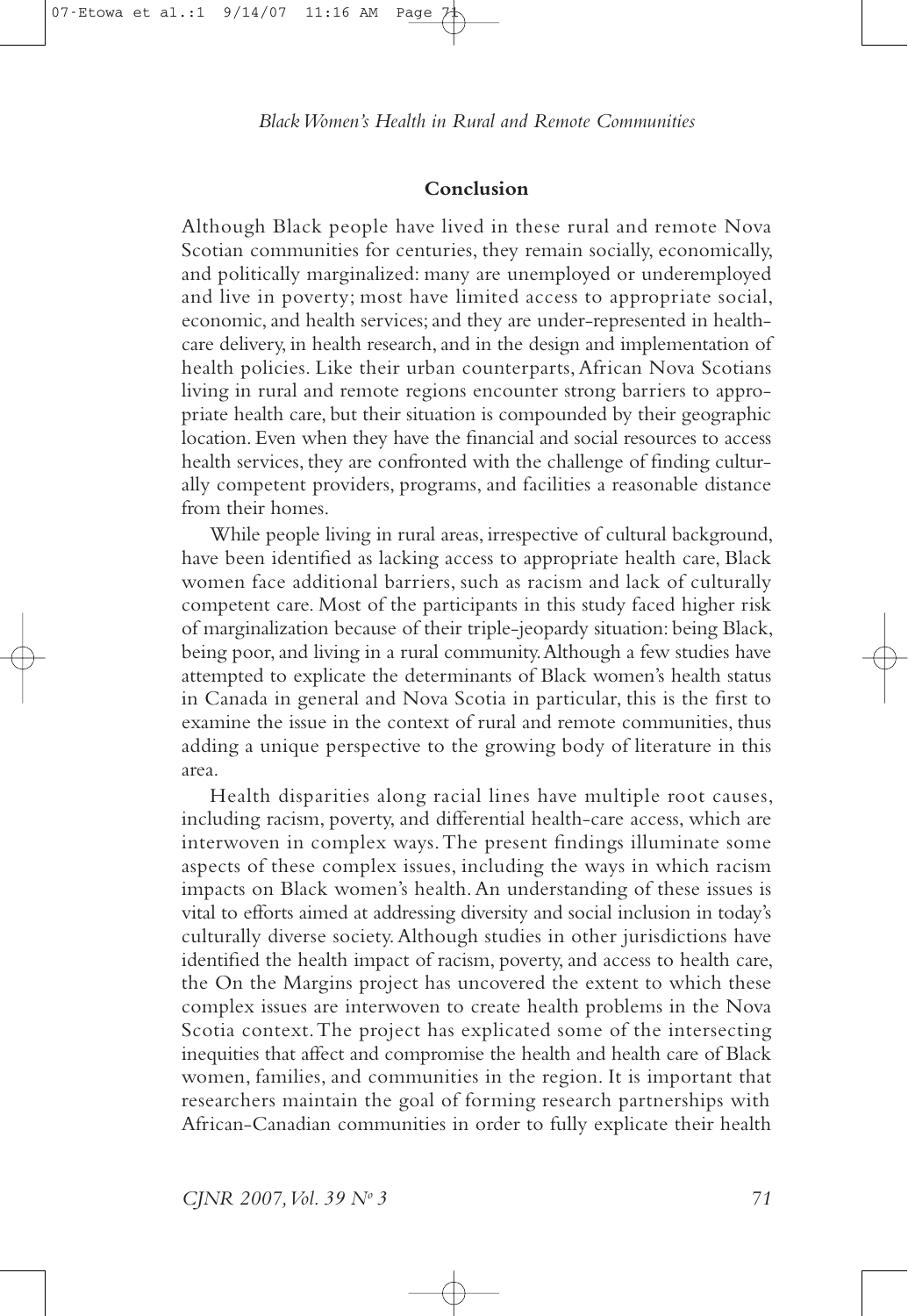issues and improve the health of this population. It is also important that any future research in this area be undertaken with the recognition that race interacts with numerous other variables and experiences to determine the health of Canadian Black women and their families.

The analysis presented above also explicates the potential areas of future research, including specific conditions (i.e., hypertension, diabetes, heart disease), in order to further identify differences and similarities in the health of African Americans and African Canadians

#### **References**

- Abbott, M. W., Wong, S., Williams, M., Au, M., & Young, W. (1999). Chinese migrants' mental health and adjustment to life in New Zealand. Australian and New Zealand Journal of Psychiatry, 33(1), 13-21.
- Abbott, M. W., Wong, S., Williams, M., Au, M., & Young, W. (2000). Chinese migrants' mental health and adjustment to life in New Zealand and primary health care utilization. Disability and Rehabilitation, 22(1/2), 43-56.
- Acker, J., Barry, K., & Esseveld, J. (1991). Objectivity and truth: Problems in doing feminist research. In M. M. Fonow & J.A. Cook (Eds.), Beyond methodology: Feminist scholarship in lived research (pp. 133-153). Bloomington: Indiana University Press.
- Aday, L. A. (1993). At risk in America: The health and health care needs of vulnerable populations in the United States. San Francisco: Jossey-Bass.
- Adler, N. E., Boyce, W. T., Chesney, M. A., Folkman, S., & Syme, S. L. (1993). Socio-economic inequalities in health: No easy solution. Journal of the American Medical Association, 269, 3140-3145.
- American Heart Association. (2001). Heart and stroke statistical update. Retrieved March 20, 2001, from www.americanheart.org/statistics/stroke.html.
- Atwell, Y., & Atwell Human Resource Consultants. (2002). Finding the way: Establishing a dialogue with rural African Canadian communities in the Prestons. Unpublished manuscript prepared for Population and Public Health Branch, Atlantic Regional Office, Health Canada.
- Aycan, Z., & Berry, J.W. (1996). Impact of employment-related experiences on immigrants' psychological well-being and adaptation to Canada. Canadian Journal of Behavioral Science, 28(3), 240-251.
- Backlund, E., Sorlie, P. D., & Johnson, N. J. (1996). The shape of the relationship between income and mortality in the United States: Evidence from the National Longitudinal Mortality Study. Annals of Epidemiology, 6, 12-20.
- Barbee, E. L., & Bauer, J. A. (1988). Aging and life experiences of low-income, middle-aged African-American and Caucasian women. Canadian Journal of Nursing Research, 20(4), 5-16.
- Beiser, M., Johnson, P.J., & Turner, R.J. (1993). Unemployment, underemployment and depressive affect among Southeast Asia refugees. Psychological Medicine, 23, 731-743.
- Blake, W. M., & Darling, C. A. (2000). Quality of life: Perceptions of African Americans. Journal of Black Studies, 30, 411-427.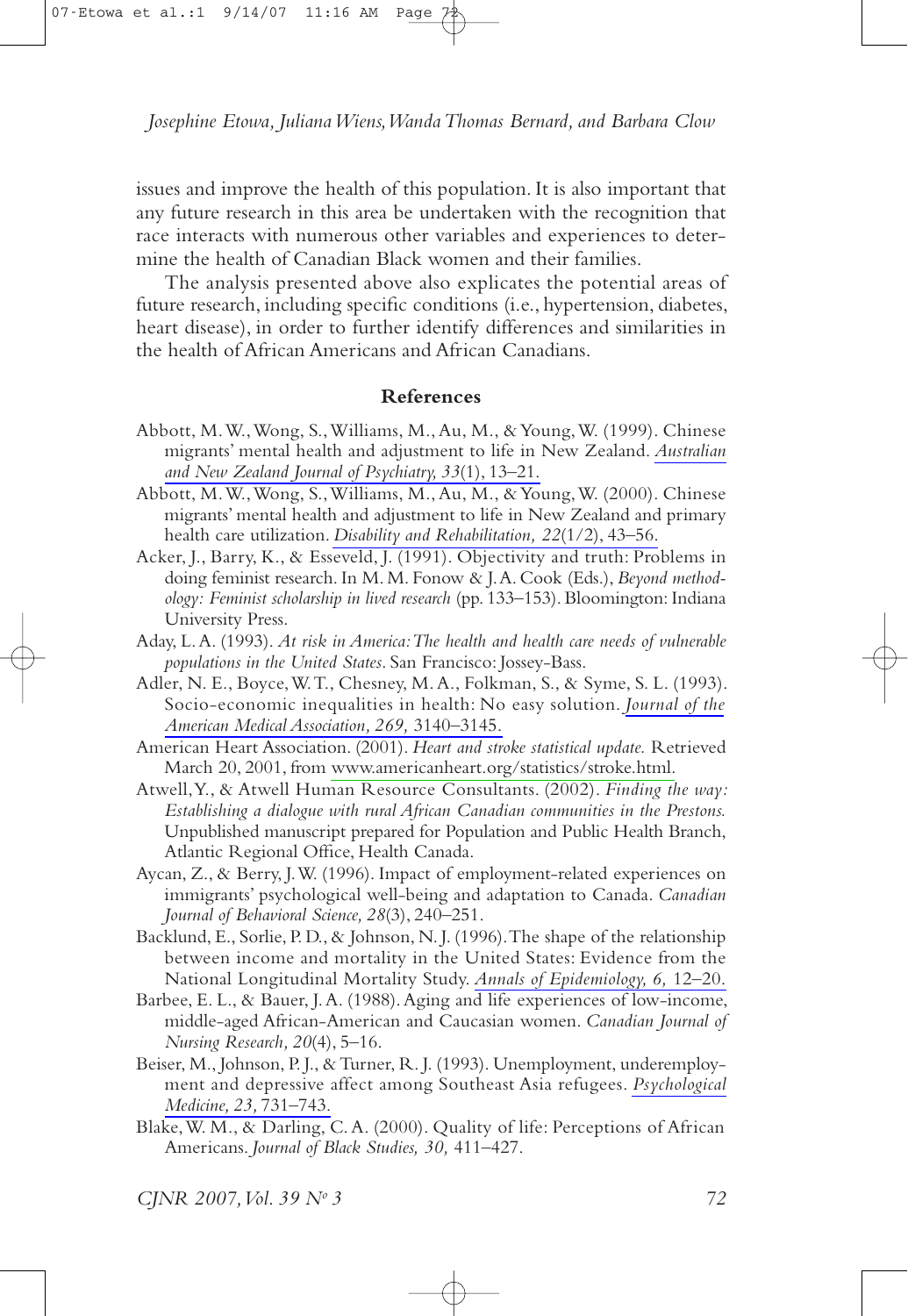- Bloom, G. (2001). Equity in health in unequal societies: Meeting health needs in contexts of social change. Health Policy, 57, 205-224.
- Bolaria, B. S., & Bolaria, R. (Eds.). (1994). Racial minorities, medicine, and health. Halifax: Fernwood.
- Brancati, F. L., Kao, L., Folsom, A. R., Watson, R. L., & Szklo, M. (2000). Incident type 2 diabetes mellitus in African American and white adults: The Atherosclerosis Risk in Community Study. Journal of the American Medical Association, 283(17), 2253-2259.
- Brown, P. (1995). Race, class and environmental health: A review and systematization of the literature. Environmental Research, 69, 15-30.
- Calvert, W. J. (1997). Protective factors within the family, and their role in fostering resiliency in African American adolescents. Journal of Cultural Diversity, 4, 110-117.
- Chen, J., & Fou, F. (2002). Unmet needs for health care. Health Reports, 13, 23-34.
- Collins, C., & Williams, D. R. (1999). Segregation and mortality: The deadly effects of racism? Sociology Forum, 14(3), 493-521.
- Crawley, I. (1998). Black women's health research: Policy implications. Halifax: Maritime Centre of Excellence for Women's Health.
- Dana, R. H. (2002). Mental health services for African Americans: A cultural/racial perspective. Cultural Diversity and Ethnic Minority Psychology, 8,  $3 - 18$ .
- Dickson, G., & Green, K. L. (2001). Participatory action research: Lessons learned with Aboriginal grandmothers. Health Care for Women International, 22, 471-482.
- Doswell, W. M. (2000). Promotion of sexual health in the American cultural context: Implications for school age African American girls. Journal of the National Black Nurses Association, 11, 51-57.
- Douglas, J. (1998). Developing appropriate research methodologies with Black and minority ethnic communities. Part I: Reflections on the research process. Health Education Journal, 75, 329-338.
- Edmonds, S. (2001). Racism as a determinant of women's health. Toronto: National Network on Environments and Women's Health.
- Enang, J. E. (1999). The childbirth experiences of African Nova Scotian women. Unpublished master's thesis, Dalhousie University, Halifax.
- Enang, J. E. (2002). Black women's health: Health research relevant to Black Nova Scotians. In C. Amaratunga (Ed.), Race, ethnicity, and women's health (pp. 43-82). Halifax: Atlantic Centre of Excellence for Women's Health.
- Enang, J. E., Edmonds, S., Amaratunga, C., & Atwell, Y. (2001). Black women's health: A synthesis of health research relevant to Black Nova Scotians. Halifax: Health Association of African Canadians and Maritime Centre of Excellence for Women's Health.
- Essed, P. (1991). Understanding everyday racism: An interdisciplinary theory. London: Sage.
- Evans, J., Butler, L., Etowa, J., Crawley, I., Rayson, D., & Bell, D. G. (2005). Gendered and cultured relations: Exploring African Nova Scotians' percep-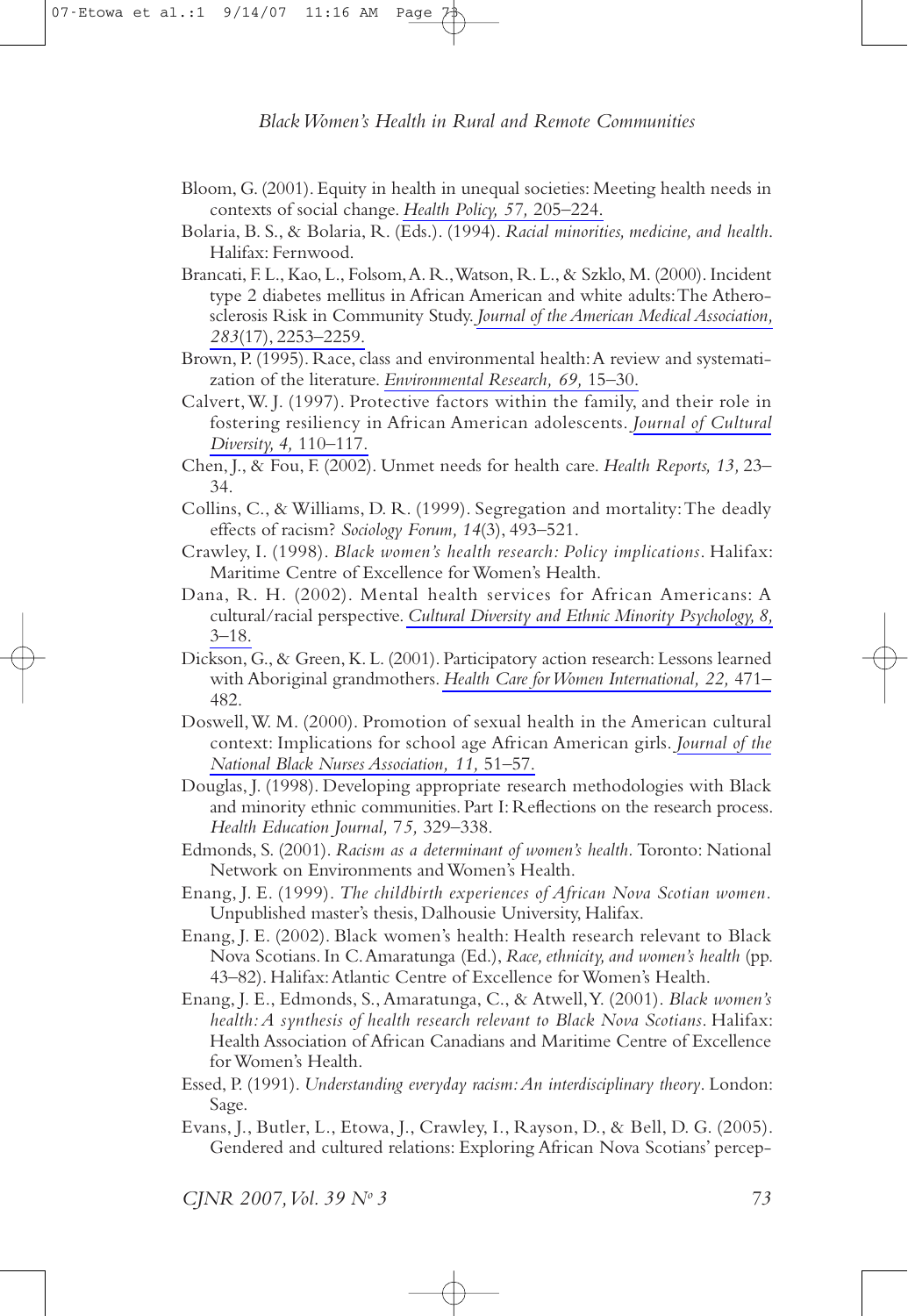tions and experiences of breast and prostate cancer. Research and Theory for Nursing Practice: An International Journal, 19(3), 255-271.

- Fisher, S. G., Cooper, R., Weber, L., & Liao, Y. (1996). Psychosocial correlates of chest pain among African-American women. Women and Health, 24(3), 19– 35.
- Fraser, R., & Reddick, T. (1997). Building Black women's capacity on health: Final report. Halifax: North End Community Health Centre.
- Frey, R. J. (1999). Stress. In The Gale Encyclopedia of Medicine (Vol. 42). Detroit: Gale.
- Geronimus, A.T. (1992). The weathering hypothesis and the health of African-American women and infants: Evidence and speculations. Ethnicity and Disease, 2, 207-221.
- Graham, G. J., Raines, T. L., Andrews, J. O., & Mensah, G. A. (2001). Race, ethnicity, and geography: Disparities in heart disease in women of color. Journal of Transcultural Nursing, 12(1), 56-67.
- Guba, E., & Lincoln, Y. (1989). Fourth generation evaluation. Newbury Park, CA: Sage.
- Guralnik, J. M., Land, K. C., Blazer, D., Fillenbaum, C. G., & Branch, L. G. (1993). Educational status and life expectancy among older Blacks and whites. New England Journal of Medicine, 329, 110-116.
- Hay, D. I. (1994). Social status and health status: Does money buy health? In B. S. Bolaria & R. Bolaria (Eds.), Racial minorities, medicine, and health (pp. 9–51). Halifax: Fernwood.
- Isaacs, S. L., & Schroeder, S. A. (2004). Class: The ignored determinant of the nation's health. New England Journal of Medicine, 351(11), 1137-1142.
- Jackson, L. (2002). HIV prevention programmes and female prostitutes: The Canadian context. Striking to the heart of the matter. In C. Amaratunga & J. Gahagan (Eds.), Selected readings on gender and HIV (pp. 87-104). Halifax: Maritime Centre of Excellence for Women's Health.
- Karlsen, S., & Nazroo, J.Y. (2002). Relation between racial discrimination, social class and health among ethnic minority groups. American Journal of Public Health, 92(4), 624–631.
- Kidd, P.S., & Parshall, M.B. (2000). Getting the focus and the group: Enhancing analytical rigor in focus group research. Qualitative Health Research, 10, 293-308.
- Kirk, J., & Miller, M. L. (1986). Reliability and validity in qualitative research. London: Sage.
- Krieger, N. (1987). Shades of difference: Theoretical underpinnings of the medical controversy on Black-white differences, 1830–1870. International Journal of Health Service, 17, 258-279.
- Krieger, N. (2003). Does racism harm health? Did child abuse exist before 1962? On explicit questions, critical science, and current controversies: An ecosocial perspective. American Journal of Public Health, 93(2), 194-199.
- Lawrence, D. (2000). Culturally Diverse Community Capacity Project: Final report. Digby, NS: Digby County Family Resource Centre.
- LeClere, F. B., Rogers, R. G., & Peters, K. D. (1997). Ethnicity and mortality in the United States: Individual and community correlates. Social Forces, 76,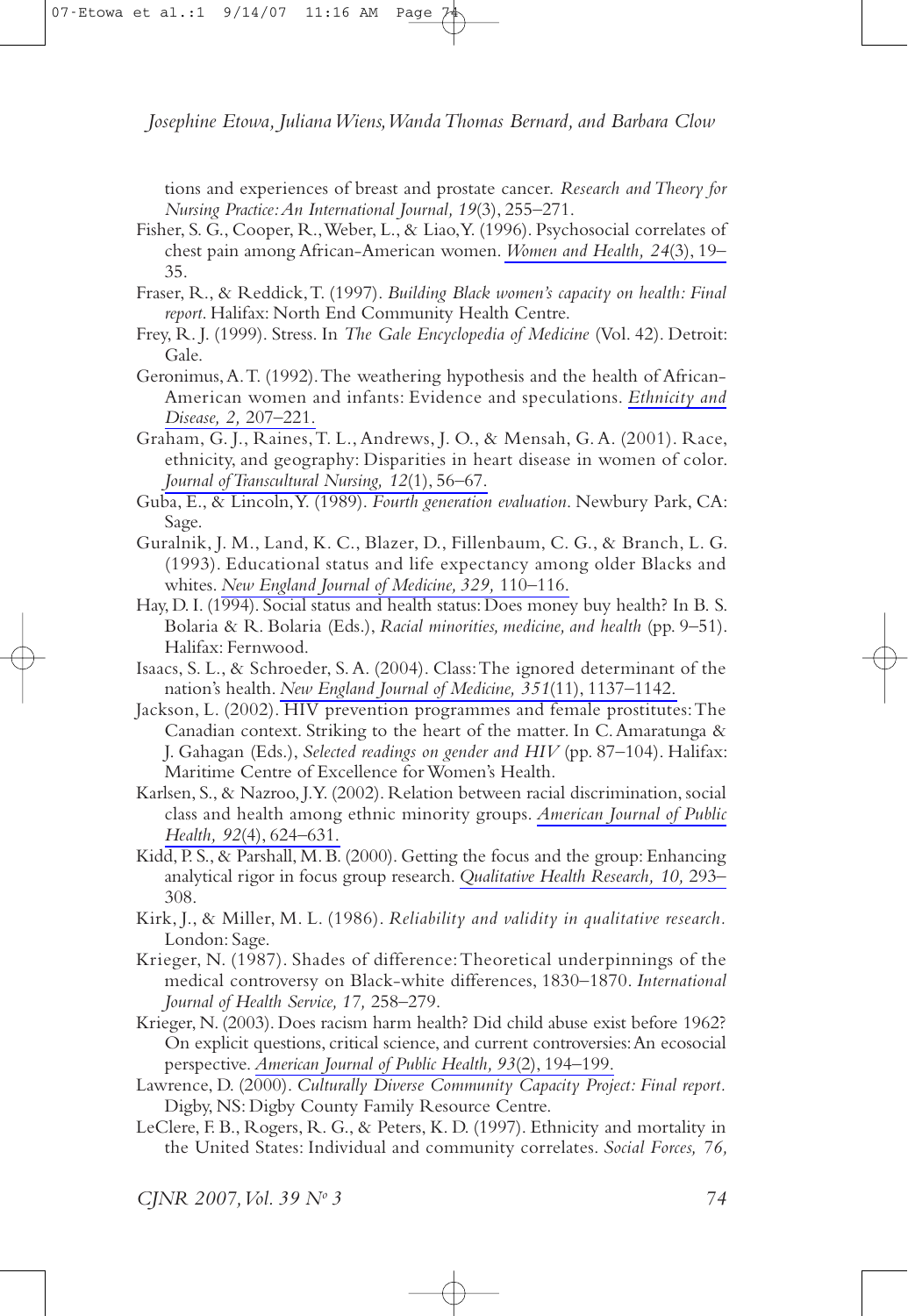169-198

Lynch, J.W. (1996). Social position and health. Annals of Epidemiology, 6, 21–23.

- Lynch, J.W., Kaplan, G.A., & Shema, S.J. (1997). Cumulative impact of sustained economic hardship on physical, cognitive, psychological, and social functioning. New England Journal of Medicine, 337, 1889-1995.
- Maguire, P. (1987). Doing participatory research: A feminist approach. Amherst, MA: Center for International Education.
- Mays, N., & Pope, C. (2000). Assessing quality in qualitative research. British Medical Journal, 320, 50-52.
- Miller, B.A., Kolonel, L.N., Bernstein, L., Young, J.L., Swanson, D.M., West, D., et al. (1996). Racial/ethnic patterns of cancer in the United States, 1988-1992. NIH Publication #96-4104. Bethesda, MD: National Cancer Institute.
- Murrell, N. L., Smith, R., Gill, G., & Oxley, G. (1996). Racism and health care access: A dialogue with childbearing women. Health Care for Women International, 17, 149-159.
- National Institutes of Health. (1992). Diabetes in Black America. Bethesda, MD: National Institute of Diabetes and Digestive and Kidney Diseases.
- Nielsen, J. M. (1990). Feminist research methods: Exemplary readings in the social sciences. Boulder: Westview.
- Pappas, G., Queen, S., Hadden, W., & Fisher, G. (1993). The increasing disparity in mortality between socioeconomic groups in the United States, 1960 and 1986. New England Journal of Medicine, 329, 103-109.
- Patton, M. Q. (1999). Enhancing the quality and credibility of qualitative analysis. Health Services Research, 34, 1189-1208.
- Patton, M. Q. (2002). Qualitative research and evaluation (3rd ed.). Thousand Oaks, CA: Sage.
- Pernice, R., & Brooks, J. (1996). Refugees' and immigrants' mental health: Association of demographic and post-migration factors. Journal of Social Psychology, 136(4), 511-519.
- Pernice, R., Trlin, A., Henderson, A., & North, N. (2000). Employment and mental health of three groups of immigrant to New Zealand. New Zealand Journal of Psychology, 29(1), 24-29.
- Poland, B., Coburn, D., Robertson, A., & Eakin, J. (1998). Wealth, equity and health care: A critique of a "population health" perspective on the determinants of health. Social Science and Medicine, 46, 785-798.
- Richard, J., & Jagielski, M. (1999). Hearing the voices of the ethnic community in health and health care: A community perspective. Health and Cultures,  $14(1), 6-9.$
- Robb, N. (1998). Racism can rear its ugly head at medical school, study finds. Canadian Medical Association Journal, 159(1), 66-67.
- Rogers, A. C. (1997). Vulnerability, health and health care. Journal of Advanced Nursing, 26, 65-72.
- Schulz, A., Israel, B., Williams, D., Parker, E., Becker, A., & James, S. (2000). Social inequalities, stressors, and self-reported health status among African American and white women in the Detroit Metropolitan Area. Social Science and Medicine, 51(11), 1639-1653.